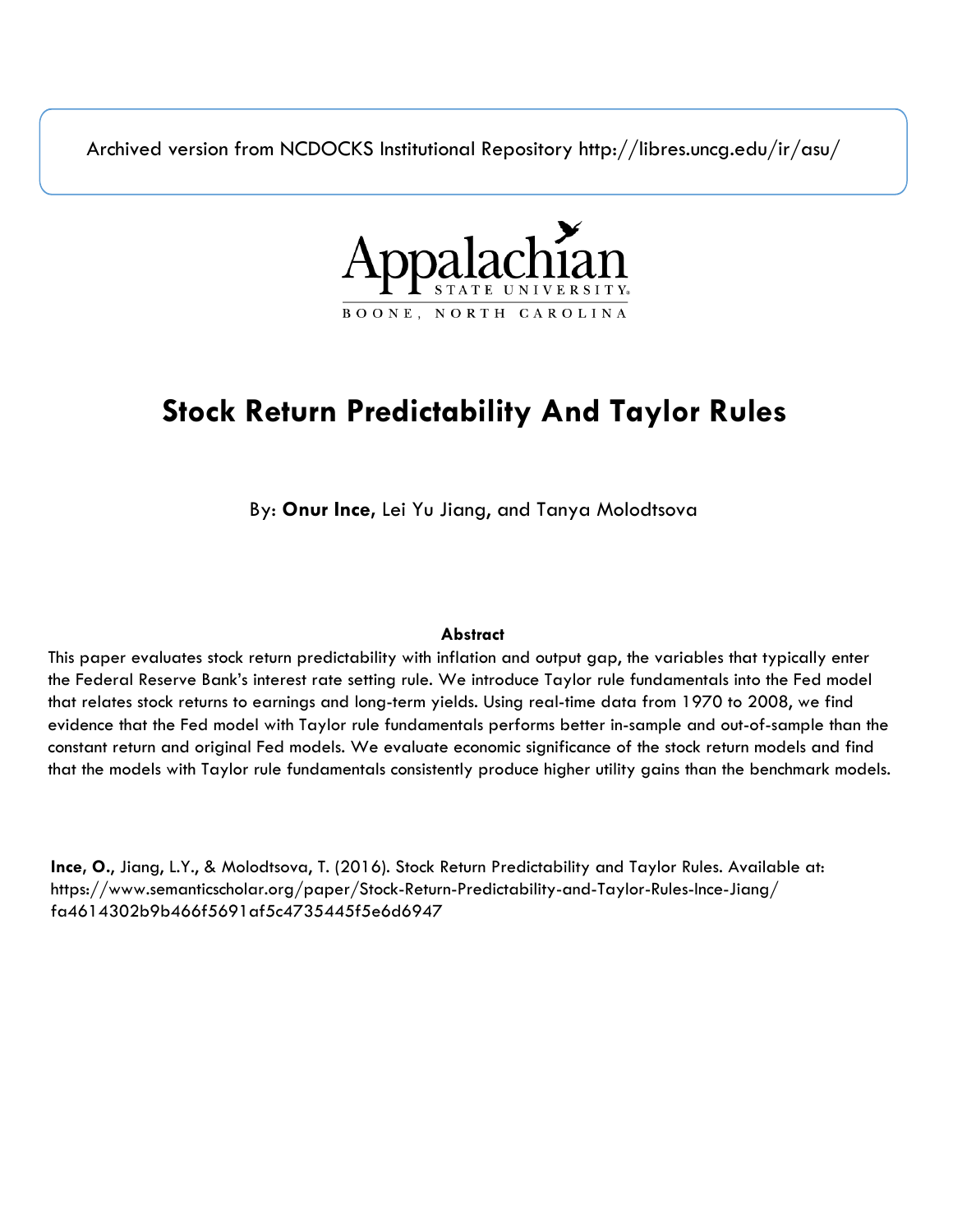# **Stock Return Predictability and Taylor Rules**

Onur Ince\* Lei Jiang<sup>\*\*</sup> Tanya Molodtsova<sup>\*\*\*</sup>

November 14, 2016

#### **Abstract**

This paper evaluates stock return predictability with inflation and output gap, the variables that typically enter the Federal Reserve Bank's interest rate setting rule. We introduce Taylor rule fundamentals into the Fed model that relates stock returns to earnings and long-term yields. Using real-time data from 1970 to 2008, we find evidence that the Fed model with Taylor rule fundamentals performs better in-sample and out-of-sample than the constant return and original Fed models. We evaluate economic significance of the stock return models and find that the models with Taylor rule fundamentals consistently produce higher utility gains than the benchmark models.

JEL Classification: G10, G11, G14, E44

Keywords: stock returns, predictability, Taylor rules

We thank Lutz Kilian, Richard Luger, Essie Maasoumi, Ellen Meade, Nicole Simpson, Elena Pesavento, Cesare Robotti, and participants at the 2010 Southern Economic Association Conference and the workshop at Auburn University for helpful comments and discussions. Special thanks to Jeff Racine for providing his R code and helpful suggestions.

<sup>\*</sup> Department of Economics, Walker School of Business, Appalachian State University, Boone, NC, 28608. Tel: +1 (828) 262-4033 Email: inceo@appstate.edu

<sup>\*\*</sup> Department of Finance, School of Economics and Management, Tsinghua University, Beijing, China, 100084. Tel: +86 (010) 62797084. Email: jianglei@sem.tsinghua.edu.cn

<sup>\*\*\*</sup> Department of Economics, Walker School of Business, Appalachian State University, Boone, NC, 28608. Tel: +1 (828) 262-2117. Email: molodtsovat@appstate.edu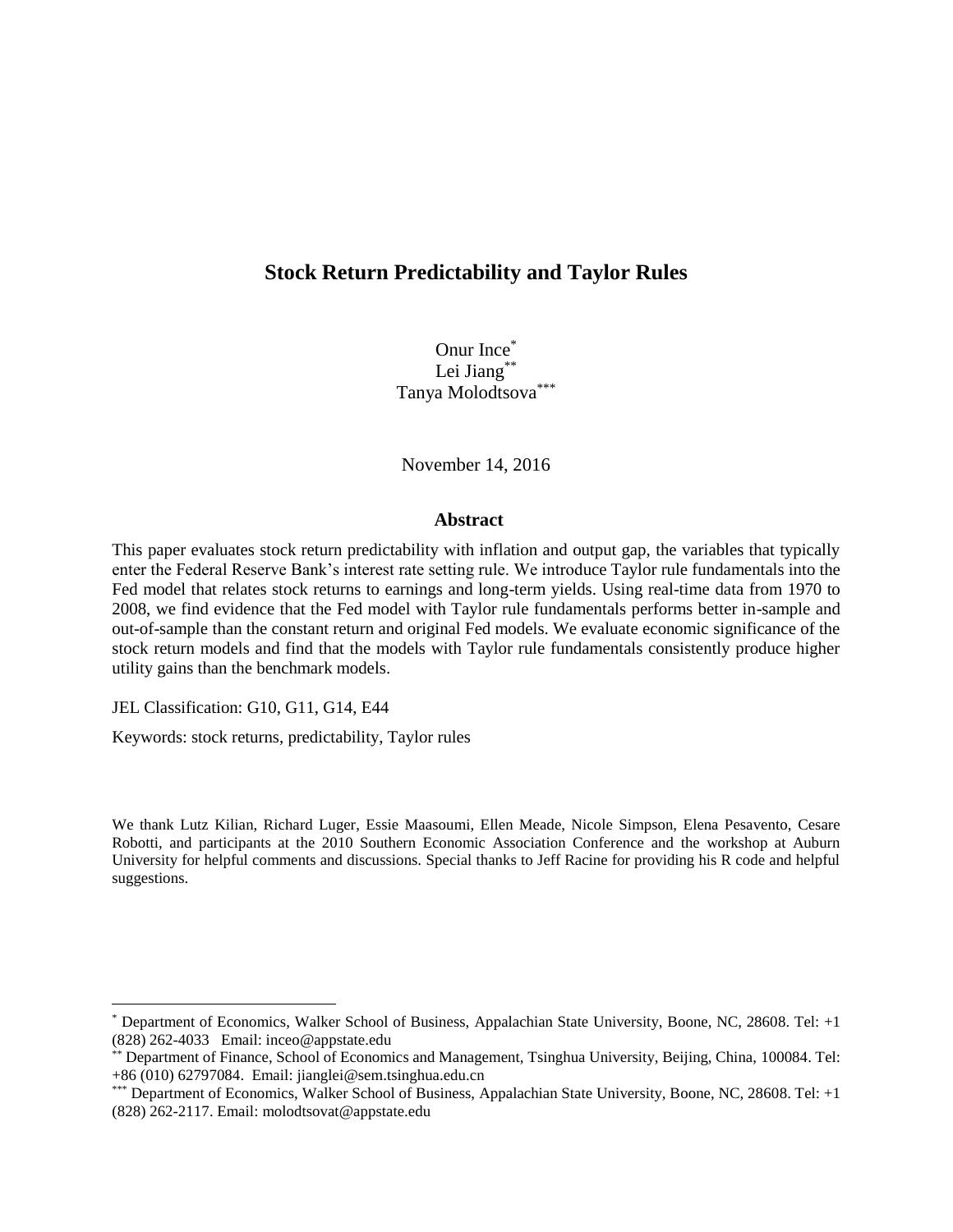#### **1. Introduction**

Despite voluminous literature on stock return predictability, no definite conclusion has yet emerged as to whether stock returns are predictable with any financial and macroeconomic variables. While some studies find evidence of in-sample and/or out-of-sample stock return predictability, the results are not robust to the choice of the sample period and estimation methodology. Those studies that find evidence of stock return predictability with selected variables rarely attempt to explain what drives the relationship. A comprehensive study by Goyal and Welch (2008) summarizes the dismal state of the literature by concluding that none of the conventional macroeconomic or financial variables can predict excess returns in-sample or out-of-sample over the last 30 years.

Studying the links between monetary policy and asset prices is important for both the practitioners and policymakers. However, there is a significant disconnection between most empirical research on stock return predictability and the literature on monetary policy evaluation that is based on some variant of a Taylor (1993) rule. The idea that monetary policy decisions affect the stock market is widely accepted among the practitioners. From an investor's point of view, understanding the relationship between the stock price behavior and monetary policy is important to gauge empirical asset pricing. Since the stock prices are determined in a forward-looking manner, monetary policy is likely to affect the stock prices through its influence on market participants' expectations about the future economic activity, which, in turn, affect the determination of dividends and stock return premiums. Bernanke and Kuttner (2005) argue that "the most direct and immediate effects of monetary policy actions, such as changes in the federal funds rate, are on the financial markets; by affecting asset prices and returns, policymakers try to modify economic behavior in ways that will help to achieve their ultimate objectives." Thus, exploring the links between monetary policy and asset prices is essential for policymakers to understand the monetary policy transmission mechanism.

An extensive literature has examined the relationship between business condition indicators and changes in stock prices directly. For example, Fama and Schwert (1977) document the negative effect of inflation shocks on the realized common stock returns. Cooper and Priestley (2008) find that the output gap is useful for predicting stock returns. Maio (2013) evaluates economic significance of trading strategies based on the federal funds rate (FFR), and finds the evidence of significant gains. Boyd et al. (2005) focus on the stock market's response to employment news, and find that the stock prices rise when there is bad labor market news during expansions, and fall during contractions. Campbell and Vuolteenaho (2004) try to explain the negative relationship between inflation and expected stock returns in three potential ways: (1) inflation drives down the real dividend growth, (2) inflation drives up the risk premium, and (3) inflation illusion makes stock market participants fail to see that higher inflation should increase the nominal dividend growth.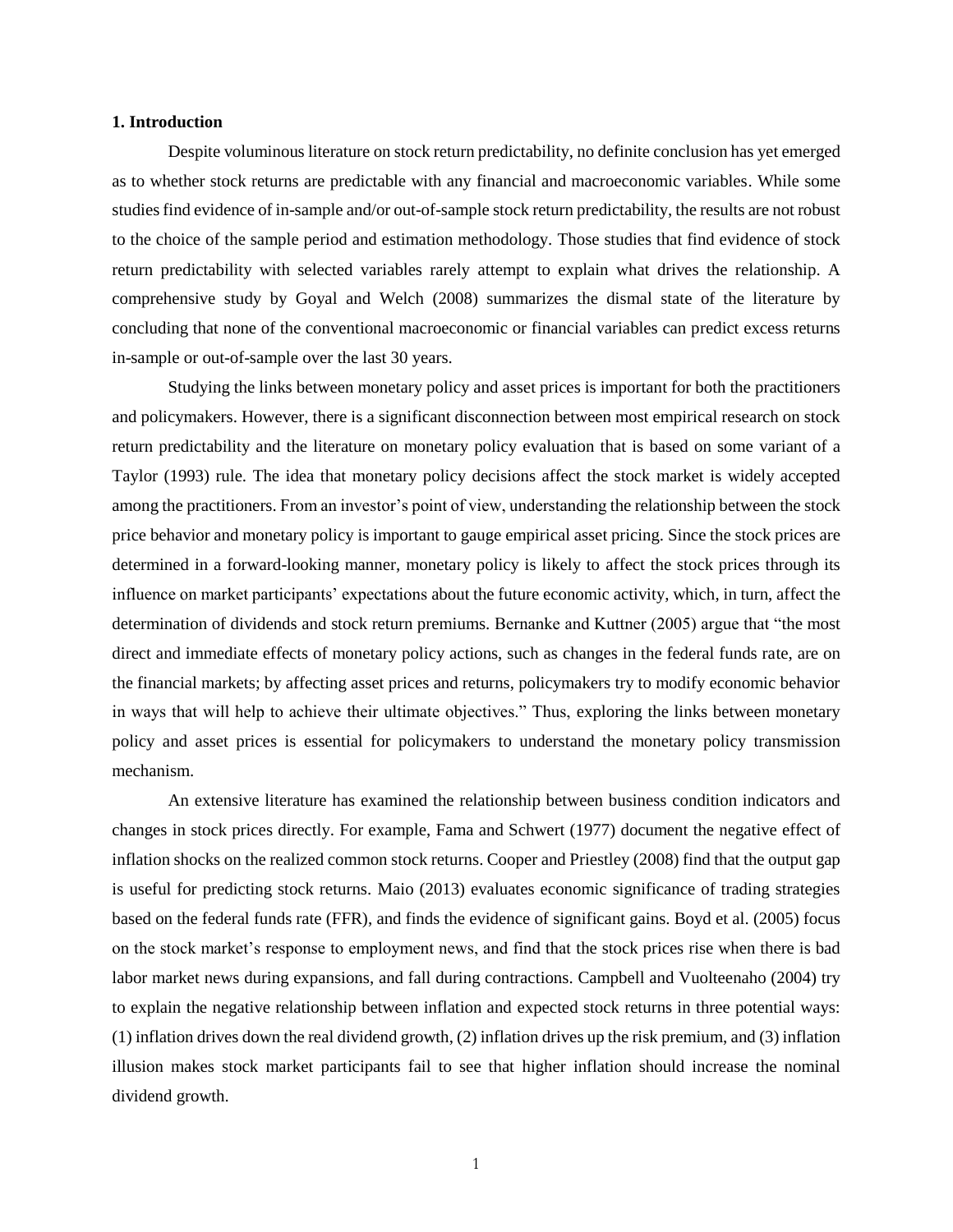In general, the connection between monetary policy and stock returns is examined in the literature either in a structural VAR framework or using event study methodology.<sup>1</sup> This paper is different in two ways. First, we focus on the role of monetary policy for stock return predictability. Second, we explicitly introduce variables that determine the target interest rate in a monetary policy rule into the stock return predictive equation, which allows for richer dynamics than solely using the federal funds rate. A typical interest rate setting rule for the Federal Reserve Bank introduced by Taylor (1993) posits that the nominal interest rate responds to the inflation rate, the difference between inflation and its target, the output gap, the equilibrium real interest rate, and (in different variants of Taylor rule) the lagged interest rate and the real exchange rate. This simple rule has become the dominant method for evaluating monetary policy.<sup>2</sup>

In this paper, we connect business condition variables, such as the inflation and output gap, with stock returns via the monetary policy channels. In the setup of our model, we follow Asness (2003), who claims that inflation increases both the nominal interest rate and dividend growth, and assumes that the nominal earning growth is unrelated to inflation expectations. We also assume, as in Campbell and Vuolteenaho (2004), that the subjective risk premium of holding stocks over bonds is unrelated to inflation and constant over time. Therefore, the existence of a negative relationship between the inflation and expected stock return in our model is consistent with the inflation illusion argument. Brown et al. (2016) examine the cross-sectional relationship between stock returns and inflation and confirm the Modigliani and Cohn (1979) inflation illusion hypothesis.

In contrast with the previous literature that links stock returns and macroeconomic variables, we ask a different question by looking at the effect of Taylor rule fundamentals on the forecasted stock returns. Looking at the coefficients on inflation and output gap, we find that the output gap coefficient is negative throughout the entire sample with a sharp decline around 2000 and 2003. An increase in the U.S. inflation leads to a decrease in the forecasted stock returns over the entire sample. The Federal Reserve Bank responds to an increase in inflation by increasing the federal funds rate, which, in turn, increases earningto-price ratio. Furthermore, changes in the interest rates cause stock market participants to rebalance their portfolios and generate a negative relationship between the inflation and expected stock returns.

<sup>&</sup>lt;sup>1</sup> For example, Patelis (1997), Thorbecke (1997), and Goto and Valkanov (2002) use VAR-based models to study stock return response to changes in either the federal funds rates (FFR), inflation, or federal funds futures. Bernanke and Kuttner (2005) study the impact of monetary policy surprises on stock prices, and find that a 25-basis-point cut in the federal funds rate is associated with a one-percent increase in broad stock indexes. Crowder (2006) estimates the response of stock returns to innovations in the federal funds rate in a SVAR model that either includes or excludes price index, and finds that positive shocks in FFR leads to immediate declines in the S&P 500 returns and an increase in the price index leads to higher FFR and lower stock returns. Rigobon and Sack (2004) estimate the response of daily stock returns to changes in FFR in a GARCH model. D'Amico and Farka (2003) study the response to changes in federal funds futures on Federal Open Market Committee (FOMC) meeting days. Both papers conclude that monetary tightening leads to declines in equity returns.

<sup>&</sup>lt;sup>2</sup> Asso, Kahn, and Leeson (2007) examine the history of the Taylor rule and its influence on macroeconomic research and monetary policy evaluation.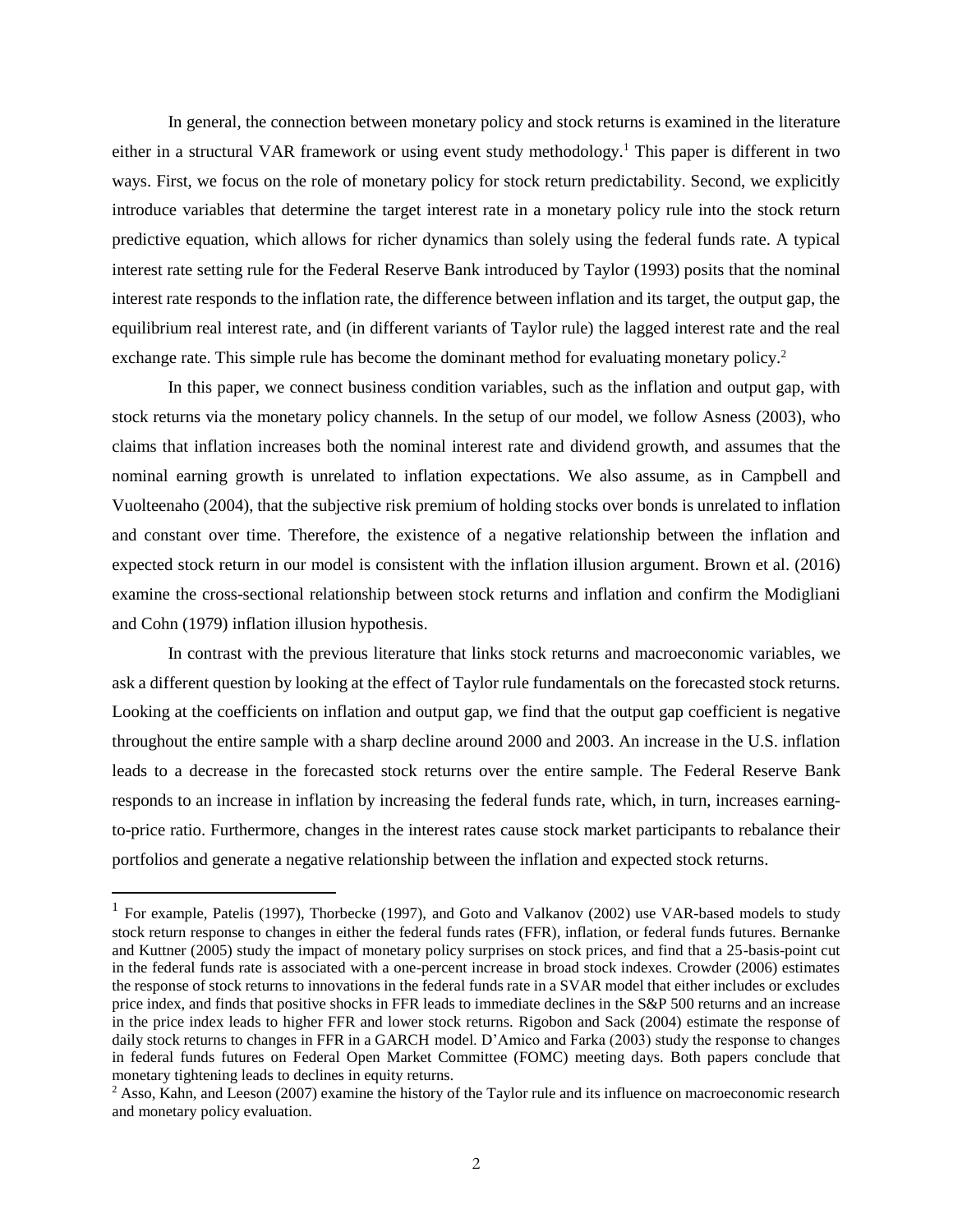To our knowledge, this is the first paper to study the role of monetary policy for stock return predictability using Taylor rule fundamentals. Since investors form their expectations about the future monetary policy based on the variables in the Taylor rule, including the inflation and output gap in the stock return predictive regression allows us to capture market participants' expectations about current and future monetary policy that drive the stock prices over and beyond the changes in the actual interest rate. Several recent papers connect exchange rates with market expectations using Taylor rules and find that the exchange rate models with Taylor rule fundamentals outperform the naïve no-change model and the conventional purchasing power parity, monetary, and interest rate models in out-of-sample comparisons.<sup>3</sup>

We use real-time data on inflation and real output to examine in-sample and out-of-sample predictability of monthly stock returns from 1970 to 2008. Real-time data, the data available to investors at the time the decisions were made, is crucial to mimic the decision-making process of stock market participants as closely as possible. The starting point of our analysis is the so-called Fed model that has originated in the annals of a Fed report, but is not officially endorsed by the Fed. <sup>4</sup> The model posits that the stock returns are governed by earnings and nominal interest rate. Despite the Fed model's satisfactory insample and out-of-sample performance, it does not reflect how the monetary policy is conducted or evaluated. We modify the Fed model by replacing interest rates with the Taylor rule fundamentals and call it the Fed model *with Taylor rule fundamentals,* as opposed to *the original* Fed model. If stock prices react mostly to market expectations about the future macroeconomic indicators, which are formed based on current Taylor rule fundamentals, incorporating real-time inflation and output gap estimates into the stock return model could improve its forecasting power. It is worth noting that we estimate rather than impose specific Taylor rule coefficients on inflation and output gap in the stock return forecasting equation.

We consider several specifications of the Fed model with Taylor rule fundamentals. In the simplest Taylor rule, the nominal interest rate responds to changes in inflation and output gap. Following Clarida, Gali, and Gertler (1998), it has become common practice to assume partial adjustment of the interest rate to its target within a period. To incorporate gradual adjustment of the federal funds rate to its target, we include lagged interest rate into the model in addition to the inflation rate and output gap. We call the model with Taylor rule fundamentals that includes the lagged interest rate the model *with smoothing*. Also, we consider the model *with no smoothing* that excludes the lagged interest rate. The Federal Open Market Committee (FOMC) meets every 6-8 weeks to set the target interest rate, and that target rate is gradually achieved over the next few months. Therefore, short-run forecasting power of stock return models could

<sup>3</sup> See, for example, Engel, Mark, and West (2008), Ince (2014), Molodtsova and Papell (2009, 2013), Ince, Molodtsova, and Papell (2016), and Molodtsova, Nikolsko-Rzhevskyy, and Papell (2008, 2011).

<sup>4</sup> The term "Fed model" was coined by a Prudential Securities strategist, Ed Yardeni, who plotted a time series for the earnings-price ratio of the S&P500 against the 10-year constant-maturity nominal treasury yield in the Federal Reserve Humphrey Hawkins Report for July 1997.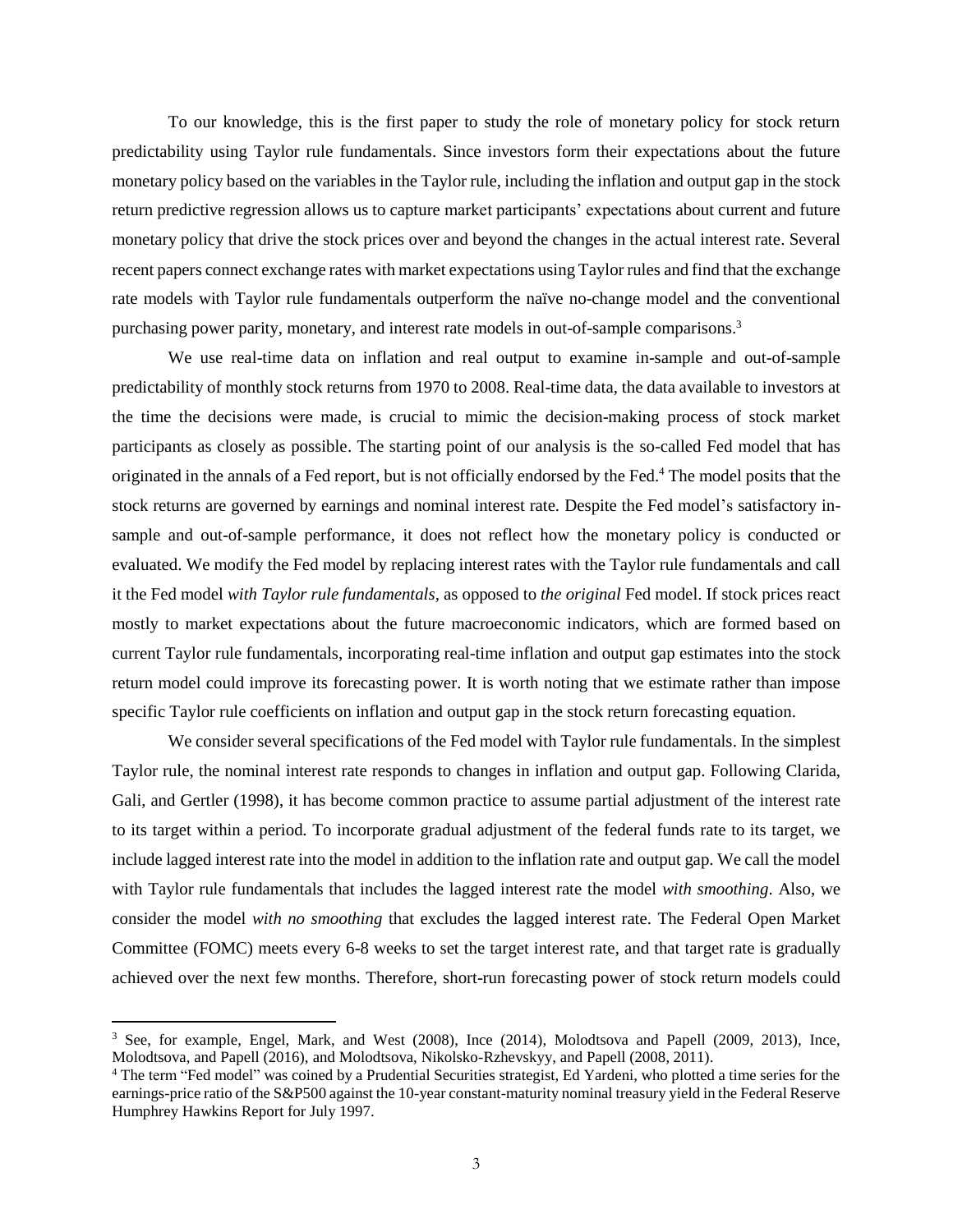potentially be improved by including Taylor rule fundamentals that signal about future macroeconomic developments.

First, we begin by examining the in-sample performance of the Fed model with Taylor rule fundamentals using standard in-sample measures of fit. Overall, the in-sample fit of the Fed model with Taylor rule fundamentals is much stronger than that of the constant return and original Fed models. We then evaluate the out-of-sample performance of the model with Taylor rule fundamentals. In fact, as discussed in Inoue and Kilian (2004), in-sample predictability does not necessarily imply out-of-sample predictability, and vice versa. In addition to the comparisons based on the out-of-sample R-squared, defined as one minus the ratio of the mean squared prediction error (MSPE) from the Fed model with Taylor rule fundamentals to the MSPEs of the alternative models, the constant return and original Fed model, the outof-sample predictability of stock return models is evaluated using two other test statistics that are based on the MSPE comparison, the Diebold and Mariano (1995) and West (1996) (DMW) test and the Clark and West (2006) (CW) test.

While the DMW test statistic is appropriate for testing equal predictability of two non-nested models, when comparing the MSPE's of two nested models, the use of DMW test with standard normal critical values usually results in very poorly sized tests, with far too few rejections of the null.<sup>5</sup> McCracken (2007) tabulated the asymptotic critical values that can be used for 1-step ahead forecast comparisons using the DMW test. However, as suggested in Rogoff and Stavrakeva (2008), we use bootstrapped critical values instead of relying on the critical values tabulated in McCracken (2007).<sup>6</sup> The CW test adjusts the DMW statistic for nested-model comparisons. Although the simulations in Clark and West (2006) indicate that the inference made using asymptotically normal critical values typically results in properly sized tests, the inference based on bootstrapped critical values have higher power. 7

Based on the DMW and CW statistics, we find strong evidence of stock return predictability for the Fed model with Taylor rule fundamentals, which is robust to different measures of economic activity and window sizes.<sup>8</sup> Also, the Fed model with Taylor rule fundamentals outperforms the original Fed model, when most of the observations in the regression equation fall into the period where the Fed is generally characterized by a Taylor rule. This result suggests that Taylor rule fundamentals contain important predictive information for stock returns that cannot be obtained from the interest rates alone.

<sup>5</sup> McCracken (2007) shows that using standard normal critical values for the DMW statistic results in severely undersized tests, with tests of nominal 0.10 size generally having actual size less than 0.02.

<sup>6</sup> Both approaches produce nearly identical results.

<sup>7</sup> We bootstrap the critical values for CW test using the algorithm described in Section 4.

<sup>8</sup> Rogoff and Stavrakeva (2008) point out that the evidence of exchange rate predictability with CW and DMW statistics may not be consistent over different window sizes in rolling estimation scheme. Inoue and Rossi (2012) discuss the robustness of out-of-sample forecasting to the size of the forecast window. We use various window sizes to ensure the robustness of the results.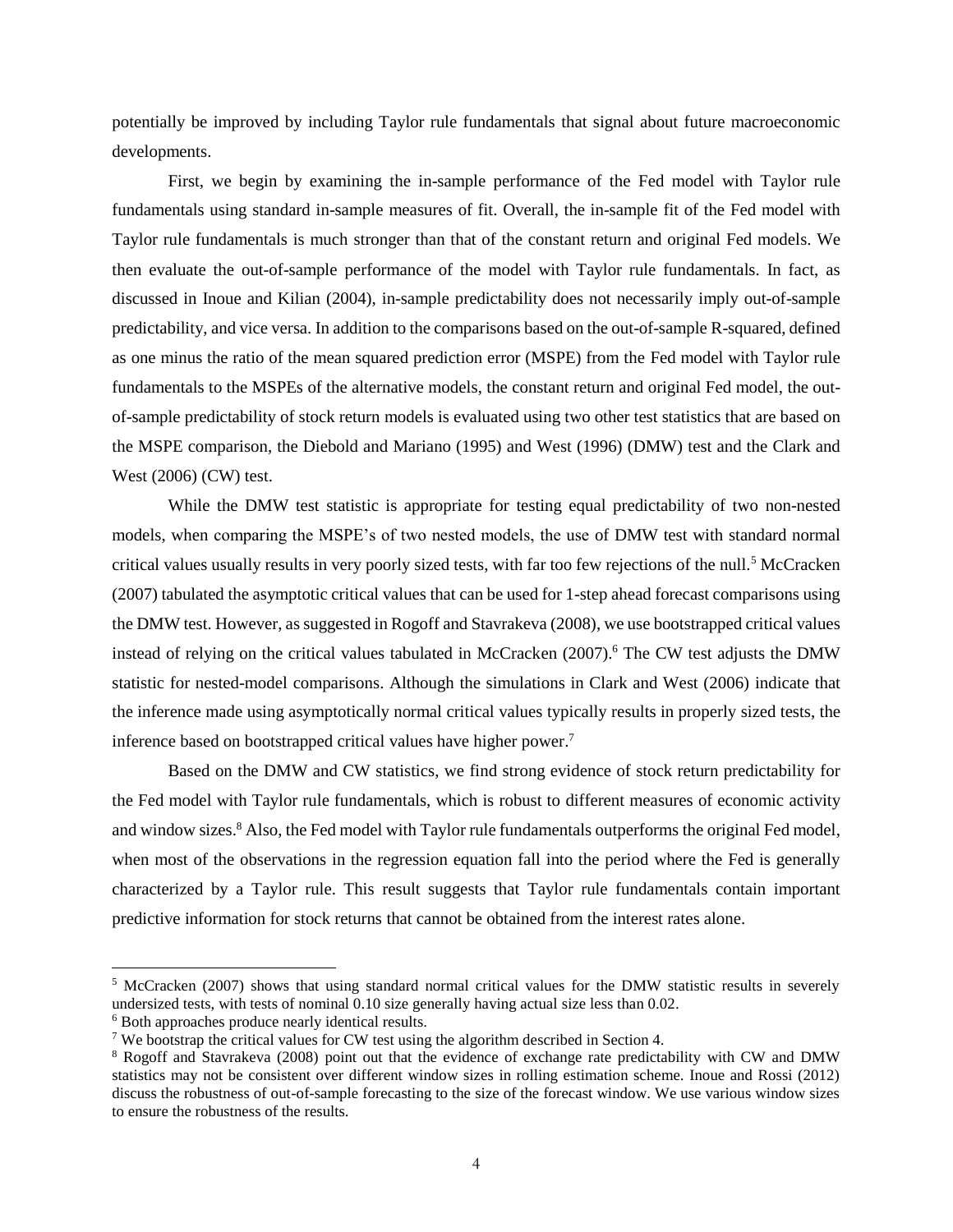In addition to the out-of-sample tests that are based on the mean squared prediction error comparison, we use the Bhattacharya-Matusita-Hellinger metric entropy developed by Bhattacharya (1943), Matusita (1955), and Hellinger (1909) to test for the generic dependence of stock returns on Taylor rule fundamentals. The entropy measure is defined over densities of stock returns that are estimated nonparametrically following Maasoumi and Racine (2002). If the actual returns and the returns predicted by the Fed Model with Taylor rule fundamentals are independent, the value of this metric is zero. The value of the entropy measure increases as the model's predictive ability improves. Significant test statistics based on the Bhattacharya-Matusita-Hellinger test indicate that the stock returns depend on the predictors in the Taylor rule based model. Although we find significant nonparametric dependence with all three models, the performance of the Fed model with Taylor rule fundamentals is more robust to the choice of the window size than the performance of the constant return and the original Fed model.

Finally, we evaluate the economic significance of the Fed model with Taylor rule fundamentals. To determine whether a trading strategy based on the Fed model with Taylor rule fundamentals can generate higher utility gains than a strategy based on either the constant return or the original Fed model, we compare the certainty equivalence for these three models following the methodology in Ferreira and Santa-Clara (2011). We find substantial utility gains from timing the market using the Fed model with Taylor rule fundamentals. The models with Taylor rule fundamentals consistently produce higher utility gains than the two alternative models. This finding is also robust to the choice of the measure of economic activity and data frequency. Thus, including Taylor rule fundamentals into the Fed Model improves not only statistical, but also economic performance of the benchmark model.

The rest of the paper is organized as follows. Section 2 introduces the Fed Model with Taylor rule fundamentals that is estimated in-sample and used for out-of-sample model comparisons. In Section 3, we describe the data. Section 4 introduces the out-of-sample statistical and economic evaluation methodologies and describes how the inference is made. In Section 5, we discuss the empirical results of in-sample and out-of-sample tests. Section 6 concludes.

#### **2. Stock Return Models**

The starting point for our analysis is a simple model that became known as the Fed model, where stocks and bonds are competing for space in a representative investor's portfolio. Following the adjustments made for the subjective risk premium of holding stocks versus bonds and the growth rate of dividends, the earnings to price ratio of a representative stock, or stock market index, should rise after an increase in the long-term bond yields. Otherwise, a decline in the earnings to price ratio could lead investors to invest in the bond market. In the equilibrium, the yield on stocks (earnings to price ratio) is correlated with the yield on bonds: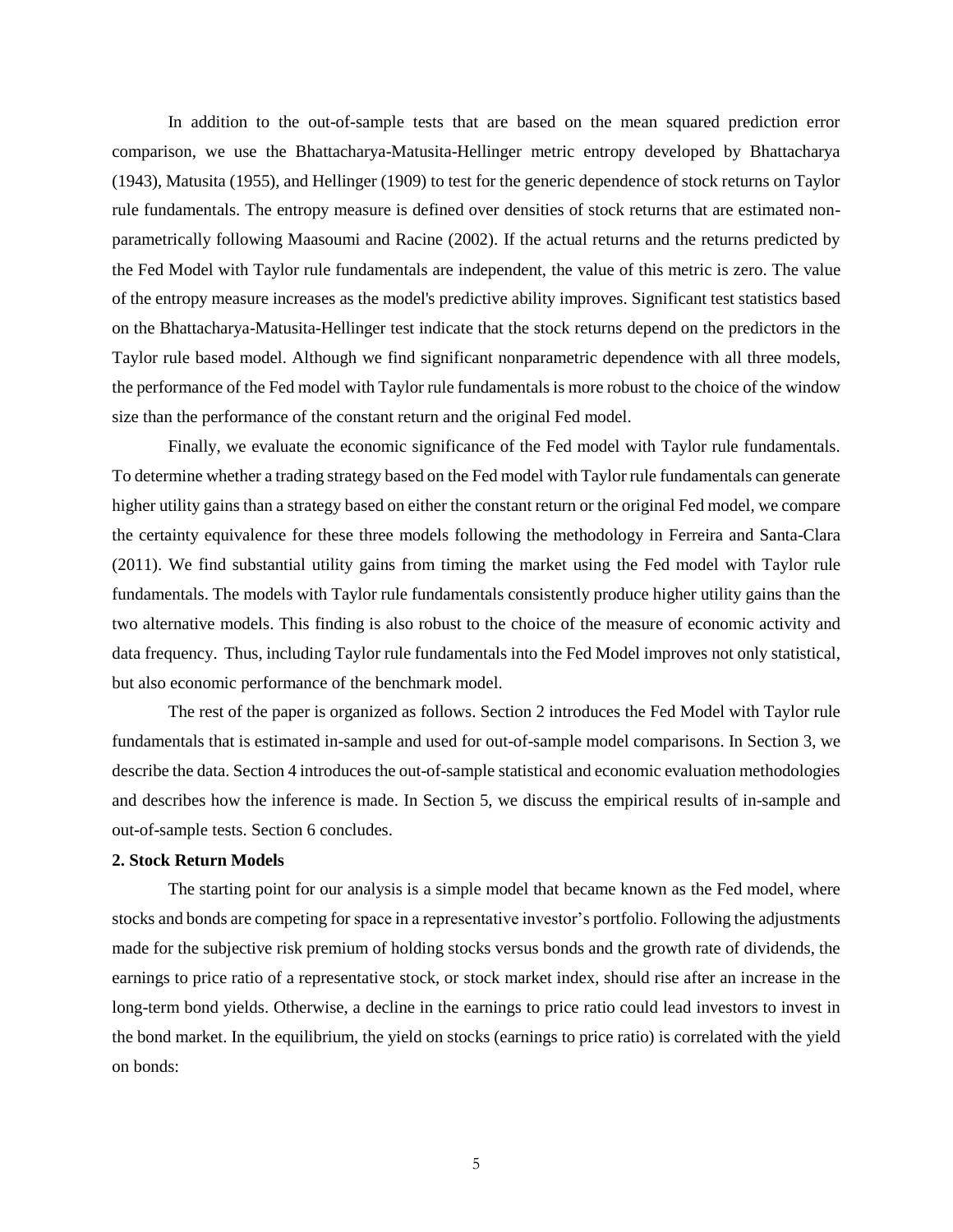$$
E\left(\frac{e_t}{p_t}\right)^* = \alpha + \beta l t y_t \tag{1}
$$

where *lty* is the long term yield on a Treasury bond, and *t t p*  $e_t$  is the earnings to price ratio.

Stock prices can be under- or overvalued and drive the observed earnings to price ratio away from the equilibrium. For instance, Lander, Orphanides and Douvogiannis (1997) show that portfolio adjustments between stocks and bonds make the stock prices move so that the difference between actual and equilibrium earnings to price ratio declines (given exogenous earnings). In the absence of dividends, the change in the stock return will be correlated with the deviation from equilibrium earnings to price ratio.

For example, if  $\frac{e_t}{e} > E(\frac{e_t}{e})^*$ *t t t t p*  $E(\frac{e}{\epsilon})$ *p*  $\frac{e_t}{f}$  >  $E(\frac{e_t}{f})^*$ , a positive deviation indicates that the stock price is undervalued. Thus,

investors would have an incentive to hold more stocks, which causes stock prices to rise in the next period and generates positive stock returns,  $r_{t+1}$ :

$$
r_{t+1} = \alpha_1 + \beta_1 \left[ \frac{e_t}{p_t} - E \left( \frac{e_t}{p_t} \right)^* \right] + \varepsilon_{t+1}
$$
 (2)

Substituting equation (1) into equation (2), yields

$$
r_{t+1} = \theta + \theta_d \frac{e_t}{p_t} + \theta_{lty} lty_t + \varepsilon_{t+1}
$$
\n(3)

where  $\theta = \alpha_1 - \alpha \beta_1$ ,  $\theta_d = \beta_1$ , and  $\theta_{lty} = -\beta_1 \beta$ .

We refer to equation (3) as the *original Fed model* thereafter. This model has been found relatively successful in empirical in-sample and out-of-sample analysis. For example, Thomas and Zhang (2008) suggest using the Fed model in describing rational stock markets and providing insights about stock market valuation.

According to the pure expectation theory in Campbell (1987) and Fama and French (1989), we can replace the long-term bond yield in equation (3) with the sum of the term spread and federal funds rate,

$$
r_{t+1} = \theta + \theta_d \frac{e_t}{p_t} + \theta_{lty}(term_t + i_t) + \varepsilon_{t+1}
$$
\n(4)

where  $i_i$  is federal funds rate, and  $term_i$  is the term spread.<sup>9</sup>

<sup>9</sup> Even though there is a possible bond risk premium term on the right-hand side of the equation, it is not possible to measure it accurately. Thus, we assume that the risk premium is absorbed by the error term.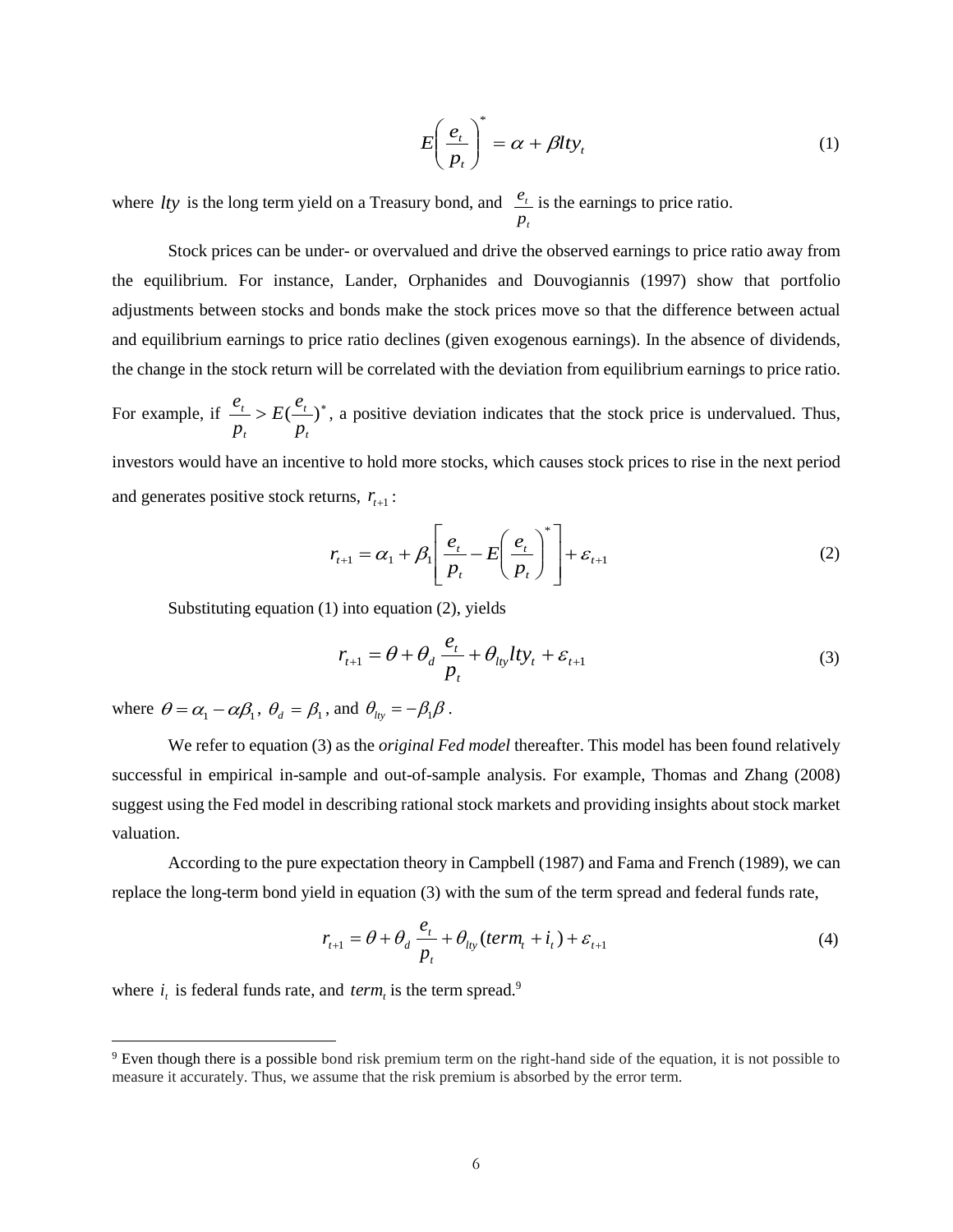Following Taylor (1993), the monetary policy rule to be followed by the Fed is as follows:

$$
i_t^* = \pi_t + \phi(\pi_t - \pi^*) + \gamma_t + r e^{i\pi}
$$
 (5)

where  $i^*$  $i_t^*$  is the target level of the federal funds rate,  $\pi_t$  is the inflation rate,  $\pi^*$  is inflation target,  $y_t$  is the output gap, defined as percent deviation of actual output from its potential level, and *rer*<sup>\*</sup> is the equilibrium level of the real interest rate.

We can combine  $\pi^*$  and  $rer^*$  in equation (5) into a constant term,  $\mu = rer^* - \phi \pi^*$ , which leads to the following equation for the target level of short-term nominal interest rate,

$$
i_t^* = \mu + \lambda \pi_t + \gamma y_t \tag{6}
$$

where  $\lambda = 1 + \phi$ .

 Following Clarida, Gali and Gertler (1998), we allow for the possibility that the interest rate adjusts gradually to achieve its target level,

$$
\dot{i}_t = (1 - \rho)\dot{i}_t^* + \rho \dot{i}_{t-1} + v_t \tag{7}
$$

where  $0 \le \rho < 1$ . Substituting equation (6) into (7), yields,

$$
i_t = (1 - \rho)(\mu + \lambda \pi_t + \gamma y_t) + \rho i_{t-1} + v_t
$$
\n(8)

To derive the Fed model with Taylor rule fundamentals that is used for forecasting stock returns, we substitute equation (8) into equation (4),

$$
r_{t+1} = \omega + \omega_d \frac{e_t}{p_t} + \omega_t \text{term}_t + \omega_\pi \pi_t + \omega_y y_t + \omega_i \dot{i}_{t-1} + \eta_{t+1}
$$
\n
$$
\tag{9}
$$

where  $\omega = \alpha_1 - \alpha \beta_1$ ,  $\omega_d = \beta_1$ ,  $\omega_t = -\beta_1 \beta$ ,  $\omega_\pi = -\beta_1 \beta (1 - \rho) \lambda$ ,  $\omega_y = -\beta_1 \beta (1 - \rho) \gamma$ , and  $\omega_i = -\beta_1 \beta \rho$ .

If the interest rate adjusts to its target level within a period,  $\omega_i = 0$  , and the Fed model with Taylor rule fundamentals without smoothing becomes,

$$
r_{t+1} = \omega + \omega_d \frac{e_t}{p_t} + \omega_t \text{term} + \omega_\pi \pi_t + \omega_y y_t + \eta_{t+1}
$$
 (10)

An increase in the inflation rate and/or output gap would cause the Federal Reserve to increase the federal funds rate to stabilize the economy. Also, an increase in the federal funds rate pushes the implicit equilibrium yield in the stock market up and generates a deviation between the observed and equilibrium yield. In the next period, the stock prices are expected to decrease to move the yield back towards the equilibrium, which decreases the expected price change or causes a negative expected return.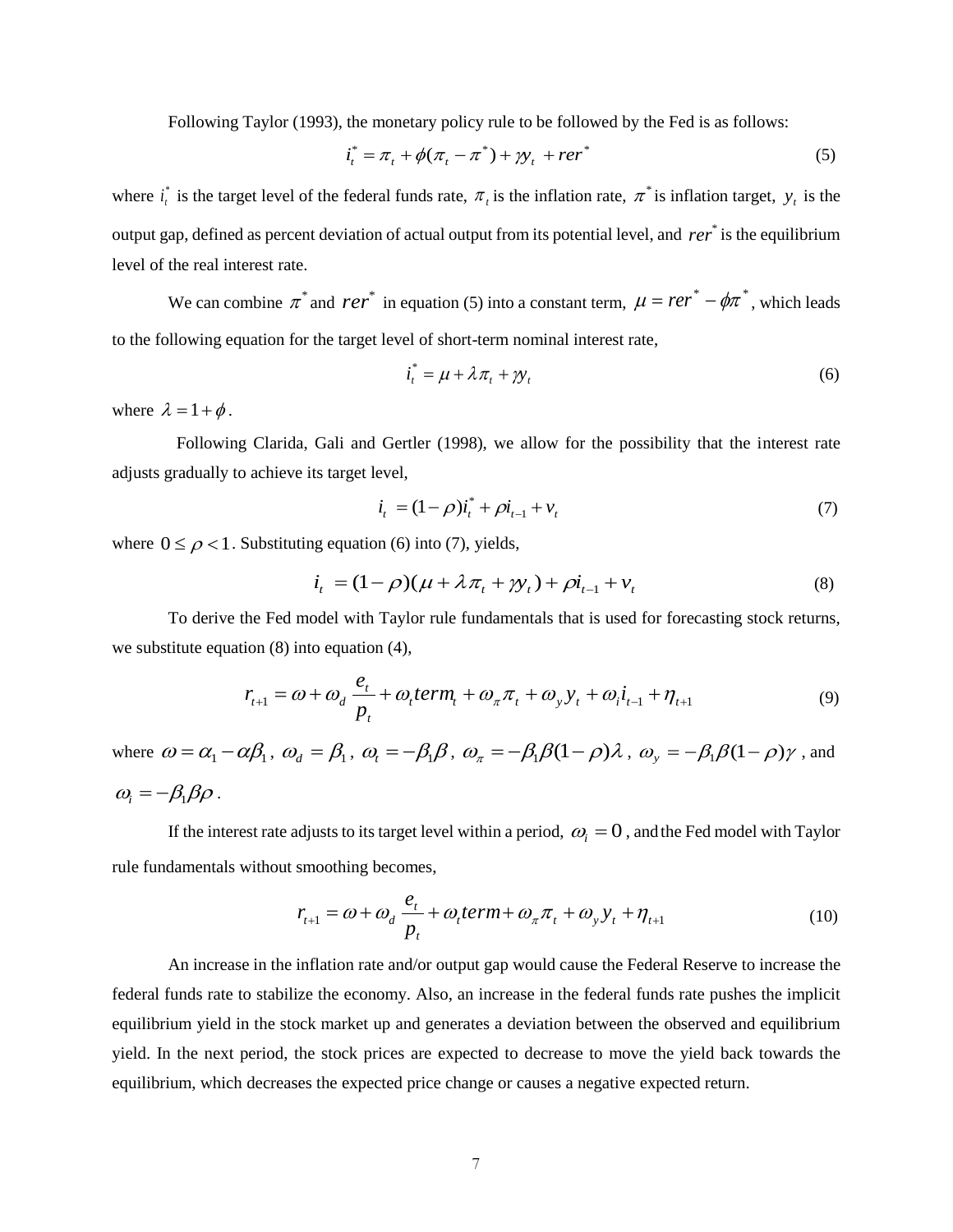#### **3. Data**

We use monthly data starting from February 1970, the earliest date for which all the variables used in our analysis are available, until November 2008 for the U.S. The end of the sample period is chosen to correspond with (1) the onset of the financial crisis of 2008-2009 and (2) the approximate start of the period when the federal funds rates were effectively at the zero lower bound. Since the objective of the paper is to assess the role of the conventional monetary policy for stock return predictability, the unconventional monetary policy era of post-2008 period is outside of the scope of this study.

The stock return is continuously compounded return on the S&P500 index including dividends obtained from the *Center for Research in Security Prices* (CRSP). The long term yield on government bond, end-of-month S&P500 index, and moving sum of 12-month earnings on the S&P 500 index are from Amit Goyal's website.<sup>10</sup> Term spread is the difference between the long term yield and the federal funds rate. Earnings to price ratio is the ratio of earnings to S&P500 index. The federal funds rate is taken from the Federal Reserve Bank of St. Louis (FRED) Database.

The real-time prices and seasonally adjusted industrial production index are from the Philadelphia Fed *Real-Time Database for Macroeconomists* described in Croushore and Stark (2001). The real-time dataset has standard triangular format with the vintage dates on the horizontal axis and calendar dates on the vertical axis. The term vintage is used to denote each date for which we have data as they were observed at the time. The real-time data is constructed from the diagonal elements of the real-time data matrix by pairing vintage dates with the last available observations in each vintage. This type of data is referred to as the *first-release data*, as opposed to the *current-vintage data* that uses all the information in each vintage, so that the data is fully updated each period. The advantage of using the first-release data is that it reflects market reaction to news about macroeconomic fundamentals. While the first-release data has been used before to examine foreign exchange rate predictability by Molodtsova, Nikolsko-Rzhevskyy, and Papell (2008) and Ince (2014), it has not been explored in the literature on stock return predictability.

The GDP Deflator is used to measure the overall price level in the U.S. economy. The inflation rate is the annual inflation rate calculated using the log difference of the GDP Deflator (the last available observation in monthly vintages) over the previous 12 months. The index of seasonally adjusted industrial production is used to measure the level of output. The output gap depends on the estimate of potential output, a latent variable that is frequently subject to ex-post revisions. Since there is no consensus about which definition of potential output is used by central banks or the public, we follow Ince and Papell (2013) and estimate the output gap as percentage deviations of actual output from a linear time trend, quadratic time trend, Hodrick-Prescott (1997) (HP) trend, and Baxter and King (1999) (BK) trend.<sup>11</sup> To take into

<sup>10</sup> http://www.hec.unil.ch/agoyal/

<sup>&</sup>lt;sup>11</sup> For HP-filtered output gap, we set the smoothing parameter,  $\lambda$ , equal to 14400 to detrend monthly series.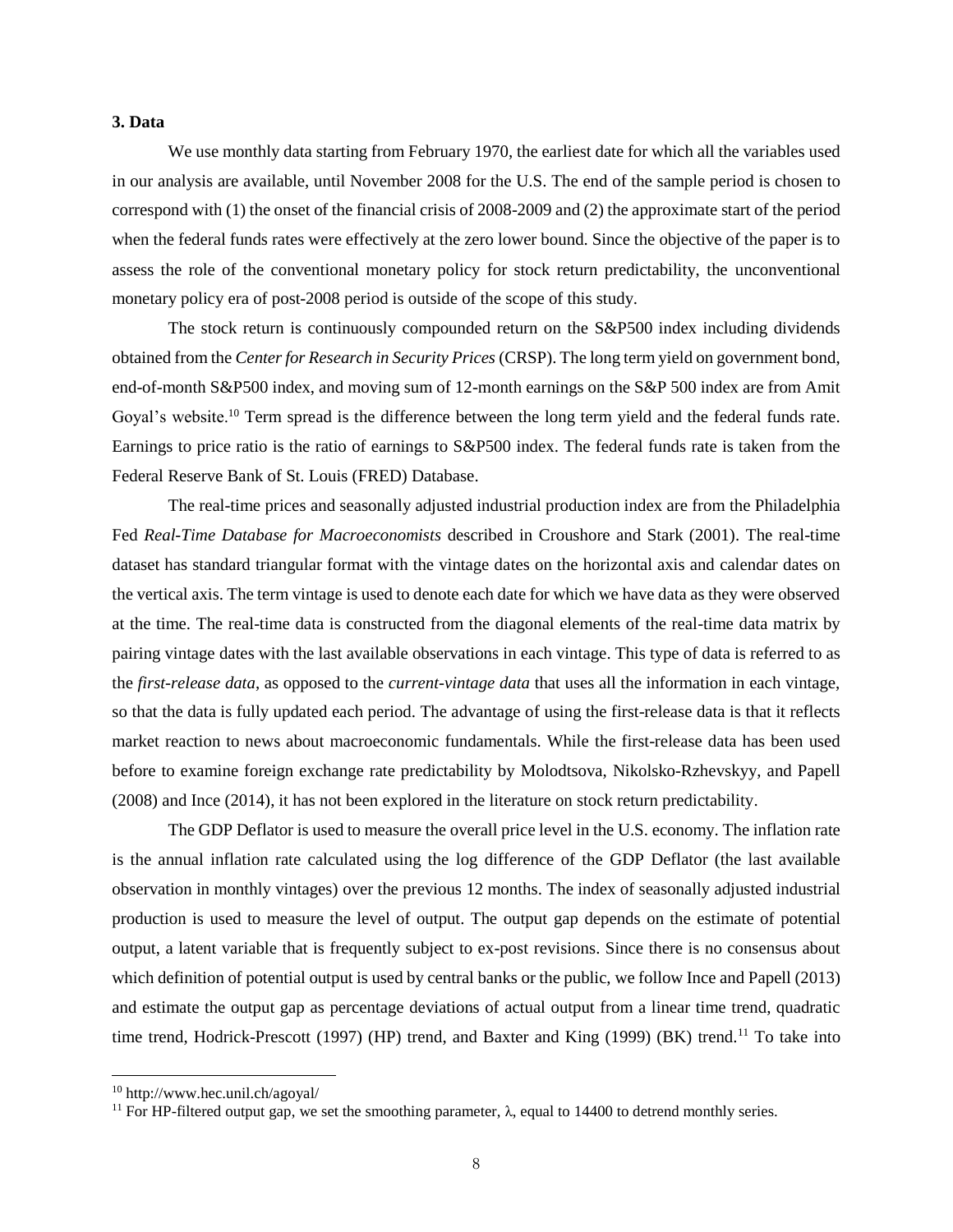account the end-of-sample uncertainty in the estimation of the HP and BK filters, which becomes even more severe with real-time data when no future data is available and the focus is on the last available observation in each period, we apply the technique proposed by Watson (2007). We use AR (8) model to forecast and backcast the industrial production growth 12-periods ahead before applying the HP and BK filters. The descriptive statistics for the variables are presented in Table 1.

#### **4. Model Comparisons**

#### *4.1 MSPE-Based Out-of-Sample Predictability Tests*

The central question in this paper is whether the variables that typically enter a Taylor rule can provide evidence of out-of-sample predictability for stock returns. To evaluate the out-of-sample performance of the models with Taylor rule fundamentals, we use two test statistics that are based on the MSPE comparison: the Diebold and Mariano (1995) and West (1996) (DMW) test and the Clark and West (2006). The two tests are described below.

Following much of the literature on stock return predictability, we first compare the out-of-sample performance of the Fed model with Taylor rule fundamentalsin equations (9) and (10) to that of the constant return model, which serves as a standard benchmark model in the literature. In this case, we are interested in comparing the mean square prediction errors from two nested models:

Model 1:  $y_t = \delta + \varepsilon_t$ 

Model 2:  $y_t = X_t \beta + \varepsilon_t$ , where  $E_{t-1}(\varepsilon_t) = 0$ 

The simplest statistic that is commonly used in the literature to compare the out-of-sample performance of the two models is the out-of-sample  $R^2$ , which is defined as follows,

$$
OOS - R^2 = 1 - \frac{MSPE_2}{MSPE_1}
$$
\n<sup>(11)</sup>

where  $MSPE_1$  and  $MSPE_2$  are the mean squared prediction errors from the constant return model and the Fed model with Taylor rule fundamentals, respectively. Therefore, when the MSPE of the Fed model with Taylor rule fundamentals is smaller than that of the constant return model, the out-of-sample  $R^2$  is positive, which presents evidence in favor of the Fed model with Taylor rule fundamentals.

To formally test the null hypothesis that the two MSPEs are equal against the alternative that the MSPE of Model 2 is smaller than that of Model 1, we apply the test introduced by Diebold and Mariano (1995) and West (1996) that uses the sample MSPEs to construct a t-type statistic, which is assumed to be asymptotically normal. To construct the DMW statistic, let

$$
\hat{f}_t = \hat{e}_{1,t}^2 - \hat{e}_{2,t}^2
$$
 and  $\bar{f} = P^{-1} \sum_{t=T-P+1}^T \hat{f}_{t+1} = \hat{\sigma}_1^2 - \hat{\sigma}_2^2$ ,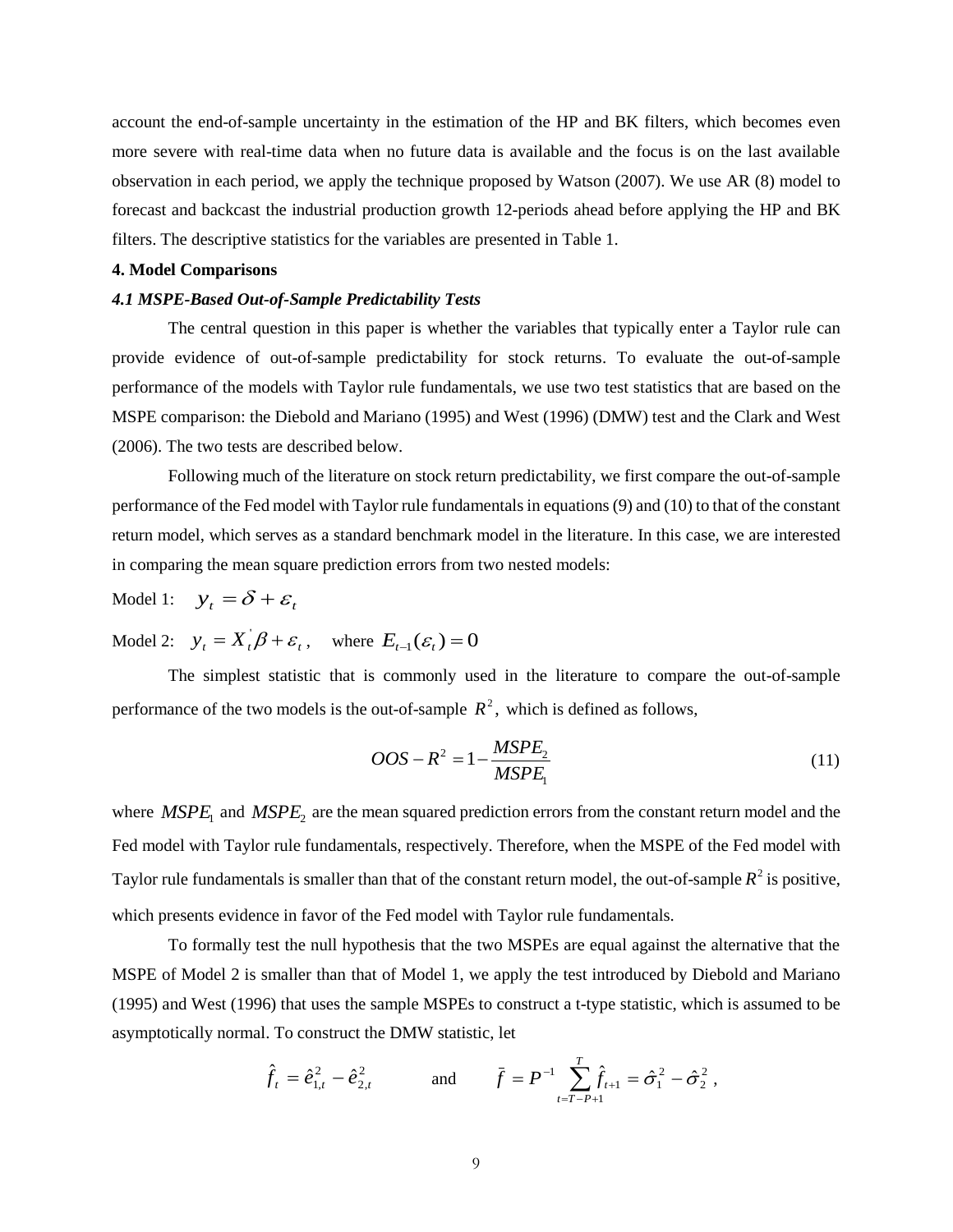where  $\hat{e}_{1,t}$  and  $\hat{e}_{2,t}$  are the sample forecast errors from Models 1 and 2, respectively. Then, the DMW test statistic is computed as follows,

$$
DMW = \frac{\bar{f}}{\sqrt{P^{-1}\hat{V}}}, \quad \text{where} \quad \hat{V} = P^{-1} \sum_{t=T-P+1}^{T} (\hat{f}_{t+1} - \bar{f})^2
$$
 (12)

Suppose we have a sample of  $T+1$  observations. The last P observations are used for predictions. The first prediction is made for the observation  $R+1$ , the next for  $R+2$ , ..., and the final for  $T+1$ . We have  $T+I=R+P$ , where *R* is the size of rolling window, and P the total number of forecasts. To generate prediction for period  $t=R+1$ , ..., T, we use only the information available prior to *t*.

McCracken (2007) shows that application of the DMW statistic with standard normal critical values to nested model comparisons results in severely undersized tests, which in our case would lead to far too few rejections of the null hypothesis of no predictability. Clark and West (2006) demonstrate analytically that the asymptotic distributions of sample and population difference between the two MSPEs are not identical, namely the sample difference between the two MSPEs is biased downward from zero under the null. To test for predictability, we construct the adjusted test statistic as described in Clark and West (2006). The CW statistic is calculated by correcting the sample MSPE from the alternative model by the amount of the bias. This adjusted CW test statistic is asymptotically standard normal.

After comparing the Fed model with Taylor rule fundamentals to the constant return model, we assess whether introducing inflation and output gap into the original Fed model in equation (3) helps to improve its out-of-sample predictability. In this case, the original Fed model and the Fed model with Taylor rule fundamentals are non-nested, and we can use the DMW test statistics. Instead of relying on the inference based on the asymptotic critical values for the DMW test provided in McCracken (2007), we bootstrap the critical values using the procedure suggested by Mark (1995), Kilian (1999) and Rapach and Wohar (2006). We first estimate the residuals for the regressions of (1) the stock return on a constant and (2) the Taylor rule fundamentals on its lagged values under the null hypothesis of no predictability. We then store the residuals and simulate the sequences of left-hand side variables by randomly drawing residual pairs with replacement to keep the contemporaneous correlation between the disturbances. We drop the first 100 observations and use the remaining observations for rolling regressions and calculate the DMW and CW statistics. We repeat the above-mentioned process 1000 times and obtain empirical distribution for the out-of-sample test statistics.

We use rolling estimation scheme to allow for more flexibility in the presence of possible structural breaks or time-varying coefficients. Rogoff and Stavrakeva (2008) point out that the evidence of exchange rate predictability with CW and DMW statistics may not be consistent over different window sizes. Similarly, Inoue and Rossi (2012) question the robustness of out-of-sample forecasts to the choice of the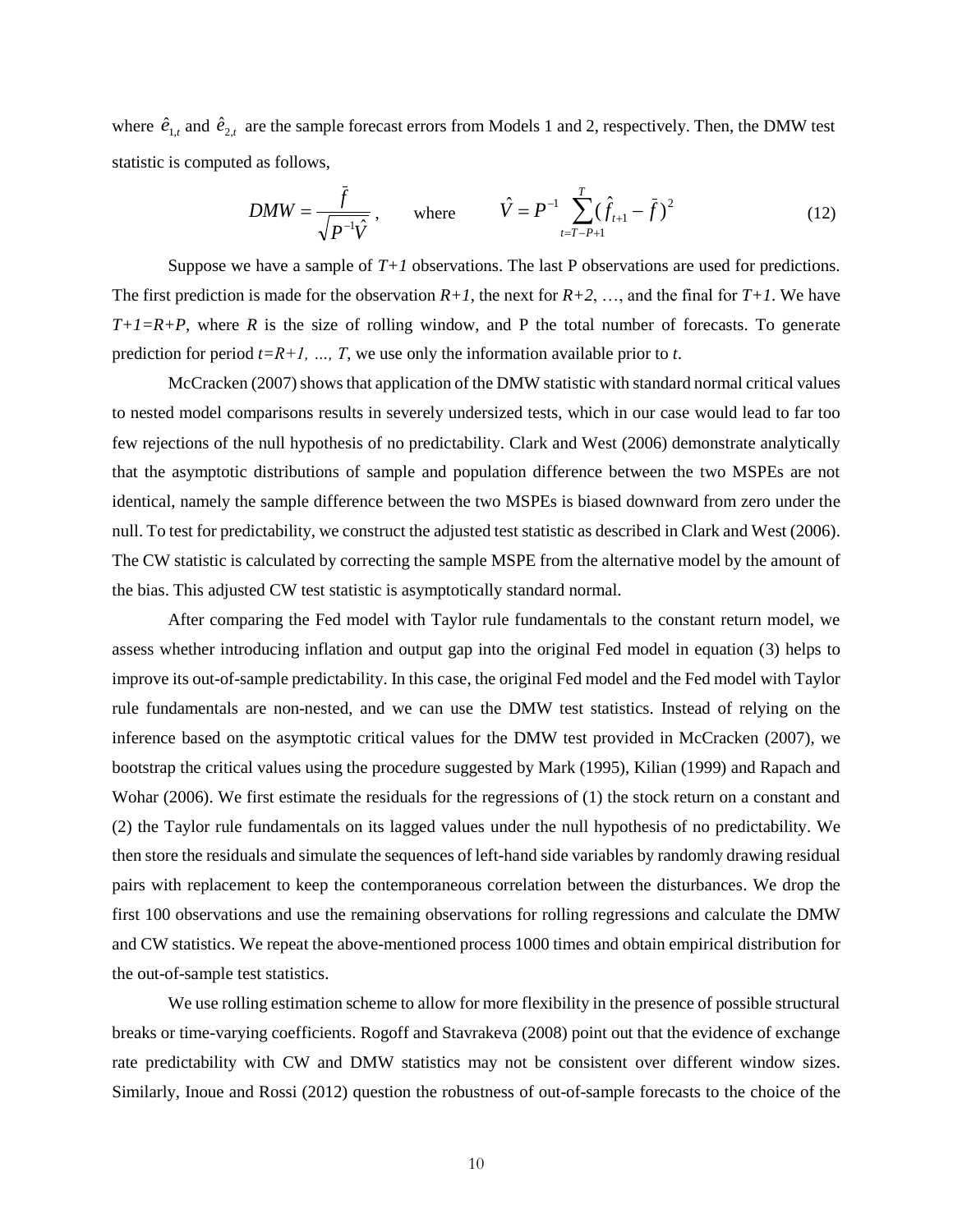forecast window. To avoid selecting a window size ad-hoc, we report the results using five different rolling window sizes with forecast starting in 1983:M3, 1986:M6, 1989:M9, 1991:M11, and 1994:M8 associated with 156-, 195-, 234-, 260-, and 293-month rolling windows starting from February 1970.<sup>12</sup>

#### *4.2 Entropy-Based Nonparametric Dependence Tests*

 To ascertain the possibility of nonparametric relationship between stock returns and monetary policy variables, we use Bhattacharya-Matusita-Hellinger (BMH) metric entropy measure of nonparametric dependence. The BMH test is used to evaluate the nonparametric dependence between distributions of actual and predicted returns from the competing models: the constant return model, the original Fed model, and the Fed model with Taylor rule fundamentals. The entropy measure allows for a generic, and possibly nonlinear, dependence of actual stock returns on their predictions that originate from the stock return models.

To calculate the BMH metric entropy measure, we estimate the stock return densities nonparametrically following Maasoumi and Racine (2002). If the actual and predicted returns are independent, the BMH metric is not significantly different from zero. The test statistic varies between zero and one and increases as the dependence between actual and forecasted stock returns becomes stronger. The entropy measure is calculated using the formula,

$$
S_{\rho} = \frac{1}{2} \int_{-\infty}^{\infty} \int \left( f_{r,\hat{r}} \frac{1}{2} - f_{r} \frac{1}{2} f_{\hat{r}} \frac{1}{2} \right)^{2} dr d\hat{r}
$$
 (13)

where  $f_{r,\hat{r}}$  is the joint density of stock returns and predicted returns,  $f_r$  is the marginal density of stock returns, and  $f<sub>f</sub>$  is the marginal density of predicted returns.

 To test for the dependence between two distributions, the entropy measure uses the information about the entire distribution of actual and predicted stock returns rather than focusing on just the first two moments. The null hypothesis is the independence of the two distributions. An insignificant statistic indicates the failure of the model rather than simply the absence of correlation between the two distributions, which means that no significant information about stock return distribution is contained in the predictive equation.

 Following Maasoumi and Racine (2002), we use kernel density estimator for the density of marginal and joint distributions of actual and predicted returns. The kernel function is the second order Gaussian kernel, where the bandwidth is selected via likelihood cross-validation. To calculate the critical values, we bootstrap the statistic under the null of independence. First, we perform the test for nonparametric dependence for the Fed model with Taylor rule model with and without interest rate smoothing. To

 $12$  These first forecast dates correspond exactly to P/R ratios of 2, 1.4, 1, 0.8, and 0.6.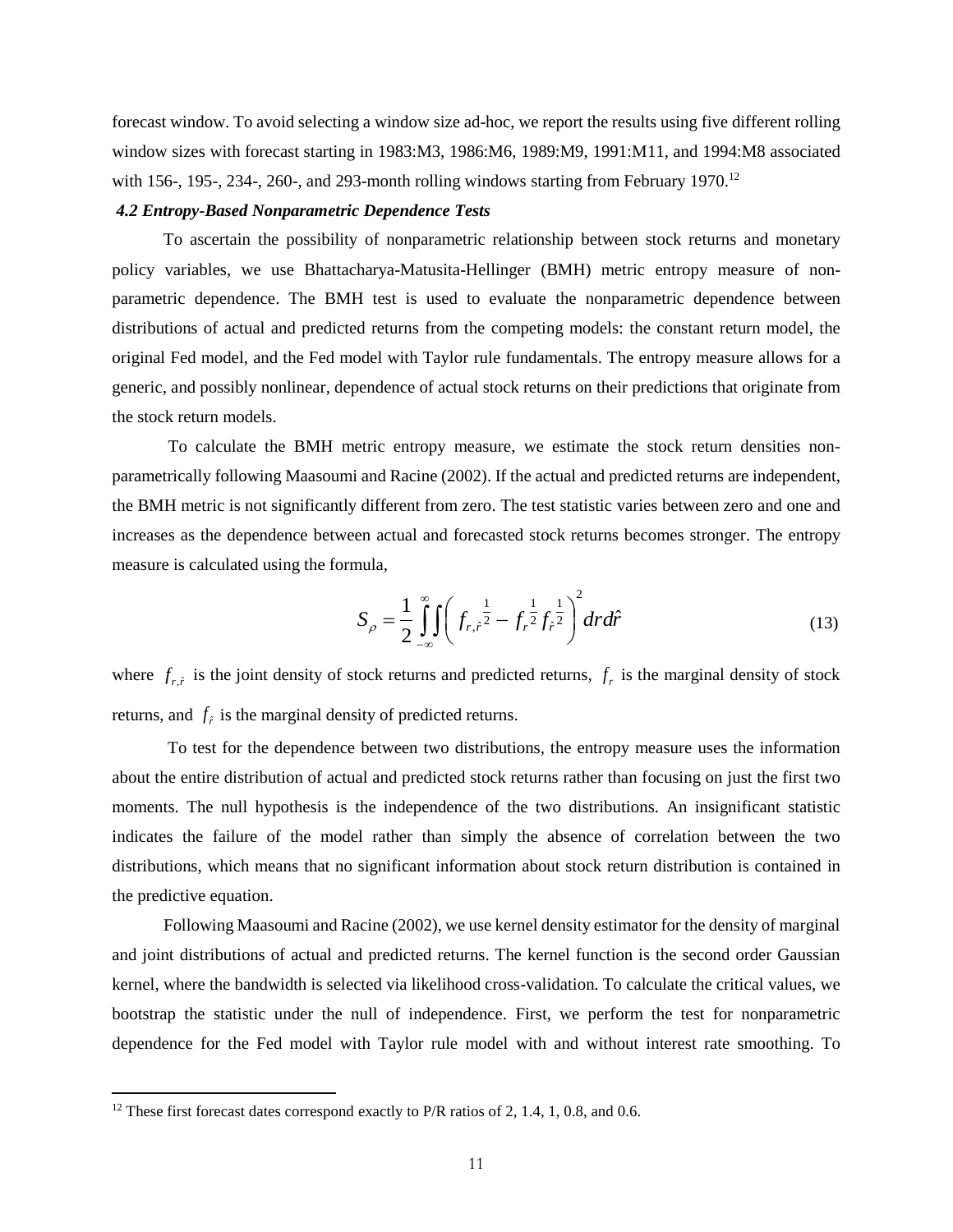determine whether the Taylor rule fundamentals contain more predictive information for the actual stock returns, we repeat the nonparametric tests for the original Fed model and the constant return model and compare the results.

#### *4.3 Economic Significance Tests*

To test whether the trading strategy based on the Fed model with Taylor rule fundamentals can generate greater economic gains than the strategies based on the constant return and original Fed models, we follow Ferreira and Santa-Clara (2011) and compare the certainty equivalence from the competing models.<sup>13</sup>

Suppose that the utility function of a single period representative investor,  $U(W_{t+1})$ , is strictly increasing and twice differentiable, and  $W_{t+1}$  is the wealth level at time  $t+1$ . Since  $E_t[U(W_{t+1})] = U(CE)$ , where *CE* stands for the certainty equivalence, maximizing the expected utility is equivalent to maximizing the certainty equivalence with a strictly increasing utility function,

$$
CE = E_t(W_{t+1}) - \frac{\gamma}{2}Var_t(W_{t+1})
$$
\n(14)

which is derived from the Taylor approximation. We assume that the initial wealth is 1, and the coefficient of relative risk aversion equals  $\gamma$ .

If investors can invest either in a stock or in a risk-free asset,

$$
W_{t+1} = w_t r_{t+1} + (1 - w_t) r f_{t+1}
$$
\n(15)

where  $W_t$  is the weight of stocks in the portfolio,  $r_{t+1}$  is the stock return, and  $r_{t+1}$  is the return on a risk-free asset at time *t+1*, which is known at time *t*. To find the weight in the optimal portfolio for an investor, we maximize the certainty equivalence. The optimal weight,  $w_t = \frac{\sum_{t} r_{t+1}}{\gamma Var_t(r_{t+1})}$  $I_1 - I_1 I_{t+1}$  $^{+}$  $=\frac{E_{t}r_{t+1}-rf_{t+}}{2}$  $t^{l}$  $\gamma_t = \frac{E_t I_{t+1} - I J_t}{\gamma Var_t(r_{t+1})}$  $W_t = \frac{E_t r_{t+1} - rf}{\sum_{i=1}^{t} f_i}$ γ , is empirically estimated

by 
$$
W_t = \frac{\hat{r}_{t+1} - rf_{t+1}}{\gamma Va\hat{r}(r_{t+1})}
$$
, where  $\hat{r}_{t+1}$  is the predicted value of stock return from the constant return model, the

original Fed model, or the Fed model with Taylor rule fundamentals,  $Va\hat{r}(r_{t+1})$  is the estimated variance of stock return, and the risk-aversion parameter,  $\gamma$ , can take on the values of 1, 2, or 3. After the portfolio weight is determined, both the return and certainty equivalence is estimated for each model.

#### **5. Empirical Results**

 $\overline{a}$ 

We evaluate the in-sample and out-of-sample stock return predictability with Taylor rule fundamentals from February 1970 to November 2008. In addition to assessing the performance of the

 $13$  Maio (2013) evaluates the economic significance of trading strategies based on the federal funds rate and finds the evidence of significant gains.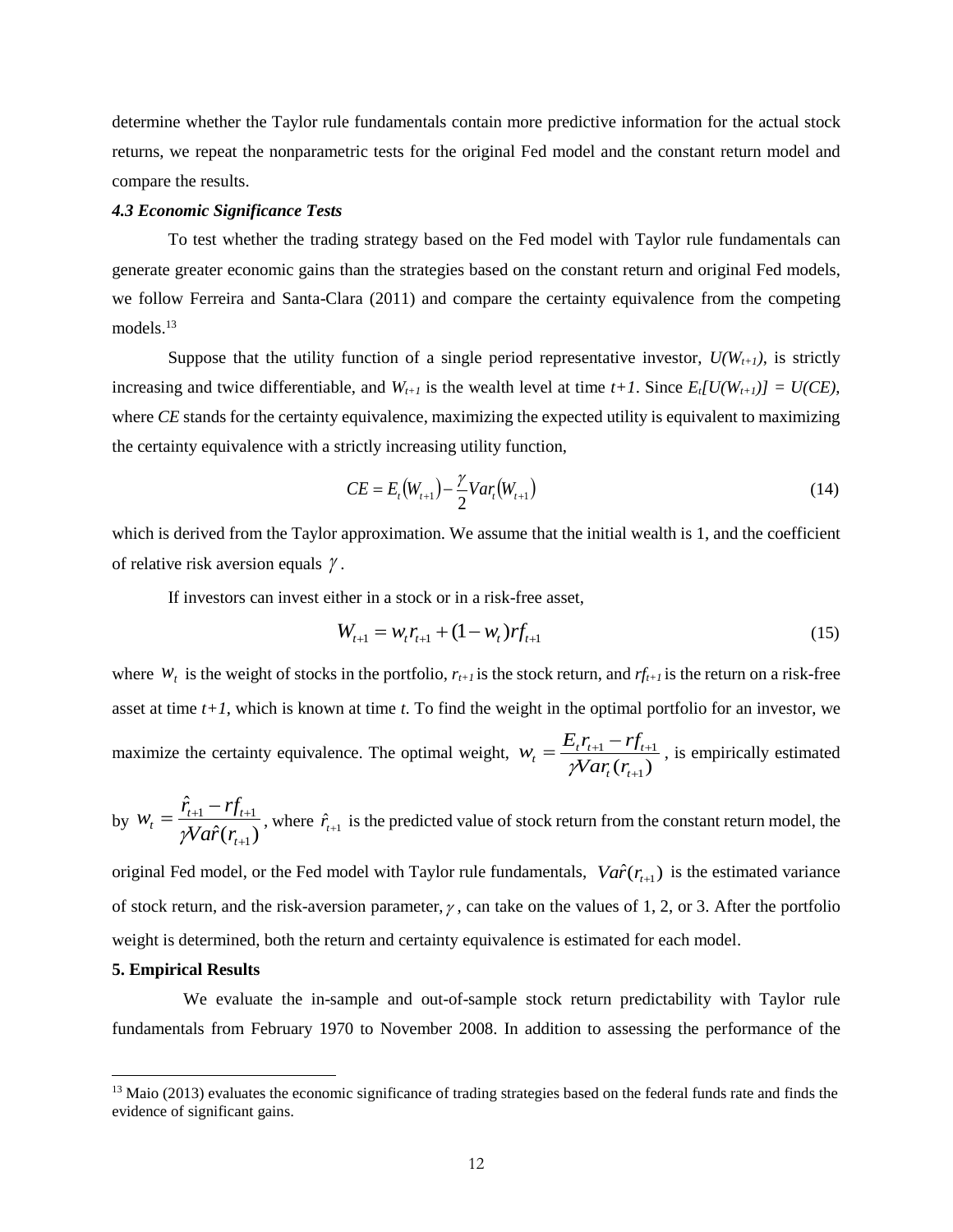candidate models with parametric tests, we estimate the Bhattacharya-Matusita-Hellinger (BMH) metric entropy to test for the generic and non-parametric dependence of stock returns on predictive models. Finally, we evaluate the economic gains from using a trading strategy based on the competing models. The Fed model with Taylor rule fundamentals is estimated with and without the lagged interest rate using four different measures of the output gap. To ensure robustness of the results to the choice of the estimation window, we report the results using five different window sizes with initial forecasts starting in 1983:M3, 1986:M6, 1989:M9, 1991:M11, and 1994:M8.

#### *5.1 In-Sample Estimation Results*

We use the Generalized Method of Moments (GMM) estimator of Hansen (1982) to estimate the coefficients of the Fed model with Taylor rule fundamentals. GMM is relatively more successful in correcting the standard errors, and thus produces more efficient parameter estimates. We use the two-step efficient GMM estimator to obtain a consistent estimate of the weight matrix. In the first step, we estimate the parameters by specifying a weight matrix, which assumes that the moment conditions are independent and identically distributed. Then we apply the optimal bandwidth selection procedure suggested by Newey and West (1994) in the Bartlett kernel and compute a new heteroscedasticity and autocorrelation consistent (HAC) weight matrix. In the second step, we re-estimate the parameters using the new HAC consistent weight matrix. The instrumental variables that are chosen to satisfy the orthogonality conditions include the lagged values of right-hand side variables and the long term yield on the U.S. government bonds. To check whether the instruments satisfy the orthogonality conditions, we employ the J-test for overidentifying restrictions proposed by Hansen (1982). The J-statistic is distributed as χ2 with the degrees of freedom equal to the number of overidentifying restrictions. A rejection of the null hypothesis implies that one or more of the instruments do not satisfy the orthogonality conditions.

Table 2 displays the in-sample GMM estimates for the Fed model with Taylor rule fundamentals with and without the lagged interest rates (smoothing vs. no smoothing). For each model, we use four different measures of the output gap. We report the estimated coefficients on the inflation, output gap, earnings-to-price ratio, term spread, and lagged interest rate. The p-values for the J-test for each regression are presented in the last row.

The estimates of the inflation coefficients are negative and statistically significant for all 8 specifications. The output gap coefficients are also negative and significantly different from zero at the 1% level. Thus, as the inflation and/or output gap increase, the forecasted stock returns decrease. Although the coefficients on the lagged federal funds rate are not significant, they are also negative as expected. The Jstatistics show that the chosen instruments for the right-hand side variables in the Fed model with Taylor rule fundamentals satisfy the orthogonality conditions.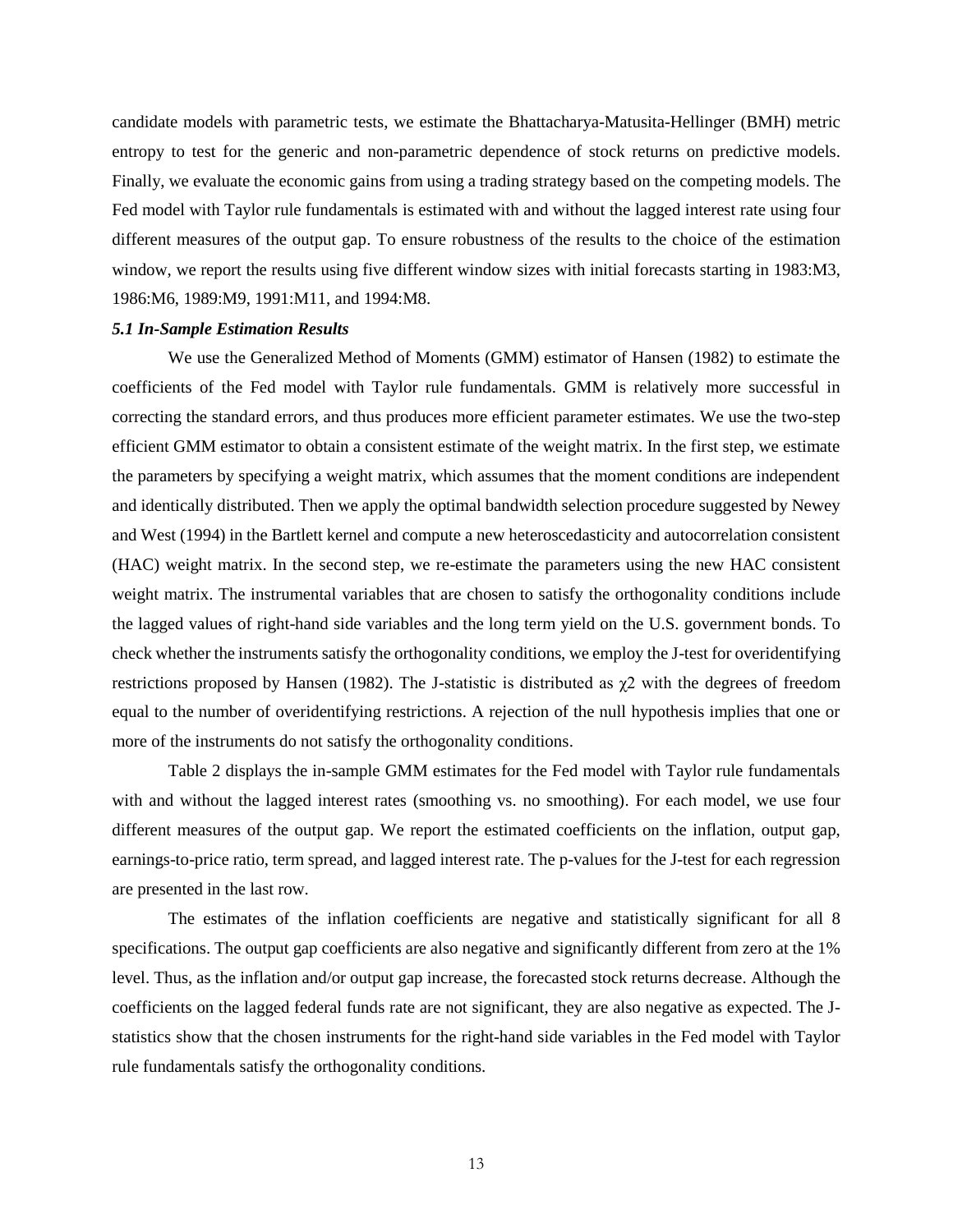To further assess the in-sample fit of the models, Table 3 presents the results for the R-squared, adjusted R-squared and root mean-squared errors (RMSE). The R-squared and adjusted R-squared for the Fed model with Taylor rule fundamentals are much higher in comparison with the benchmark models. Also, the in-sample predictions of the models with Taylor rule fundamentals produce lower RMSEs. Based on the in-sample fit criteria, the evidence suggests that the model with Taylor rule fundamentals outperforms both benchmark models. 14

The in-sample analysis also provides supporting evidence for the inflation illusion hypothesis. Modigliani and Cohn (1979) assert that stock market investors fail to adjust their expectations for nominal dividend growth to match the rising long-term discount rate due to higher nominal interest rate, which leads to stock market underpricing during high inflation and to overpricing during low inflation periods. If there would be no significant relationship between inflation and stock return, this would support the claim in Asness (2003) that inflation increases both nominal interest rate and dividend growth at the same level and the effect of inflation on stock returns should be zero. Campbell and Vuolteenaho (2004) discuss the potential reasons for the negative relationship between inflation and stock return, and confirm the Modigliani and Cohn's (1979) inflation illusion hypothesis. Overall, we find strong evidence to support the inflation illusion theorem. As shown in Table 2, inflation is negatively correlated with the future stock returns, regardless of which specification and measure of economic activity is used.

#### *5.2 MSPE-Based Out-of-Sample Predictability Tests*

 $\overline{a}$ 

As shown in Inoue and Kilian (2004), strong in-sample performance does not necessarily imply strong out-of-sample performance of the model, and vice versa. Thus, we compare the out-of-sample performance of the Fed model with Taylor rule fundamentals with that of the constant return and original Fed model. Unlike most of the previous studies that use the revised data on macroeconomic variables, we use real-time data on inflation and output gap that were available to investors when forecasts were made.

Table 4 reports the results for one-month ahead out-of-sample comparisons between the Fed model with Taylor rule fundamentals and the constant return model. We use four different measures of economic activity to estimate the output gap in the Fed model with Taylor rule fundamentals and five different window sizes. Since the two models are nested, we report both the DMW and CW statistics with bootstrapped critical values. Three observations can be made based on the results. First, there is strong evidence of stock return predictability with the Taylor-rule based specifications. Second, the evidence of stock return predictability is stronger with Taylor rule fundamentals with no smoothing than with smoothing

<sup>&</sup>lt;sup>14</sup> The results using quarterly instead of monthly data are qualitatively similar and available from the authors upon request. In an unreported table, we estimate the equation (9) and (10) without the term spread. The results provide similar evidence in support of the Taylor rule based models.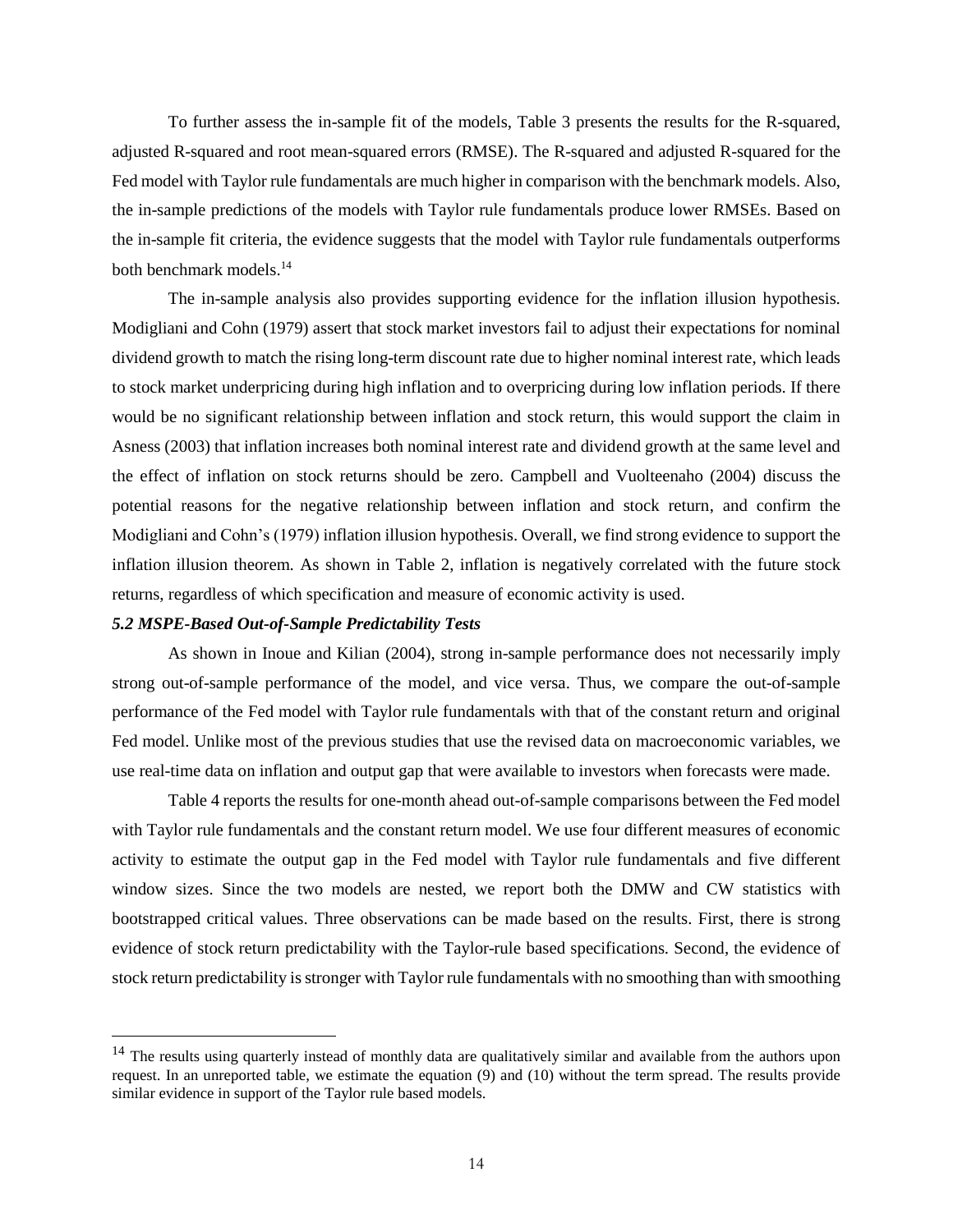based on all three statistics, the DMW, CW, and the OOS-R<sup>2</sup>. Third, the evidence of predictability with Taylor rule fundamentals with no smoothing are significant at least at the 5% level and robust to the choice of output gap estimates and rolling window sizes.

Having established that the Fed model with Taylor rule fundamentals outperforms the naïve constant return benchmark, the question remains about its relative out-of-sample performance with respect to the original Fed model. Since the model including Taylor rule fundamentals was derived from the original Fed model, it is unclear whether the Taylor rule fundamentals contain more predictive information about the stock returns than the Fed model.

Table 5 presents the results of out-of-sample tests for the null of equal predictability between the two models. In this case, the two models are non-nested and the DMW test can be used with standard normal critical values. The Fed model with Taylor rule fundamentals outperforms the original Fed model when the initial forecast starts in 1989. This period coincides with the Great Moderation, the period of significant decline in overall macroeconomic volatility (including lower volatility of inflation and output) since the mid-1980s, where the U.S. monetary policy is successfully characterized by a variant of the Taylor rule. The Fed model with Taylor rule fundamentals outperforms the original Fed model with at least one measure of the output gap for window sizes with the first forecast dates in September 1989, November 1991, and August 1994. Since most of the empirical evidence is consistent with the hypothesis that the Fed adopted some variant of the Taylor rule starting in the mid-1980s, our findings indicate that Taylor rule fundamentals contain additional predictive information for stock returns.

Panels C-E of Table 5 show that the model with interest rate smoothing performs better than the model with no smoothing between the  $2<sup>nd</sup>$  quarter of 1986 and the  $3<sup>rd</sup>$  quarter of 1989, the period with relatively higher macroeconomic volatility than the post-1990 period. This result is reasonable as the main channels of monetary policy transmission, such as the interest rates, might be subject to inertia and might adjust gradually. Since November 1991, the model without smoothing significantly outperforms the original Fed model in all cases, and the model with smoothing outperforms the original Fed model in 7 out of 8 cases at least at the 10 percent level.

Finally, we present the time series dynamics of the coefficients on inflation and HP-filtered output gap for the two Taylor rule models with the first forecast date in September 1989 in Figure 1. The estimates of the inflation coefficients show that an increase in the U.S. inflation leads to a decrease in the forecasted stock returns over the entire sample. Similarly, the output gap coefficients are also negative throughout the entire sample with a sharp decline between 2000 and 2007. The coefficients follow similar pattern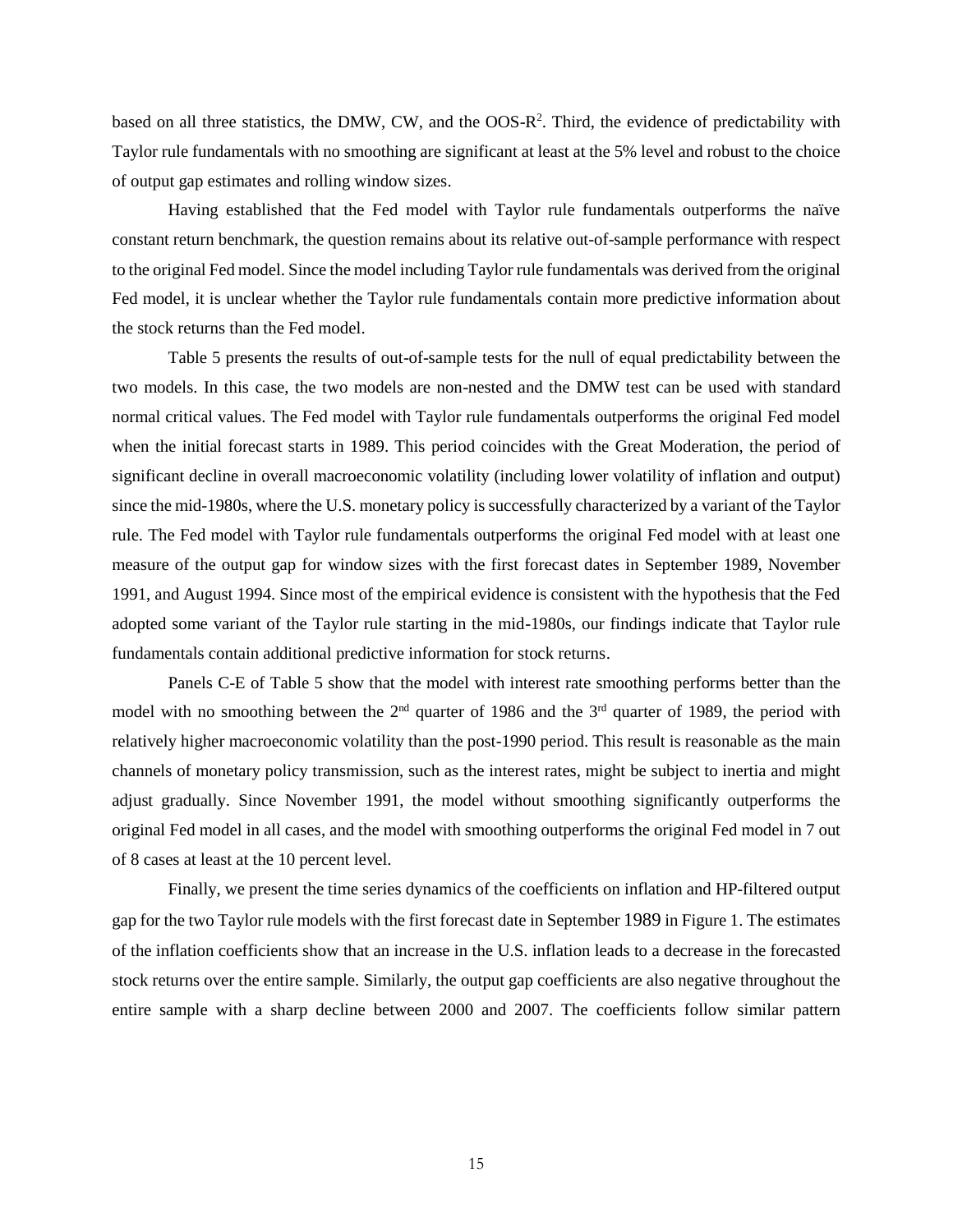regardless of how potential output is calculated.<sup>15</sup> Our findings indicate that an increase in inflation and/or output gap causes a forecasted decrease in stock returns.

#### *5.3 Entropy-Based Nonparametric Dependence Tests*

To relax the assumption of parametric dependence of stock returns on Taylor rule fundamentals, we test for the generic dependence of stock returns on Taylor rule fundamentals using the Bhattacharya-Matusita-Hellinger (BMH) metric entropy. Table 6 reports the results of the entropy-based dependence tests for the Fed model with Taylor rule fundamentals, and Table 7 contains the results for the two benchmark models. The entropy measure is defined over densities of stock returns that are estimated nonparametrically following Maasoumi and Racine (2002). If the actual returns and the returns predicted by the Fed Model with Taylor rule fundamentals are independent, the value of the BMH statistic is zero. The test statistic increases, as the model's predictive ability improves. A significant test statistic indicates that the stock return depends on the predictors in the Taylor rule model.

Across the specifications with and without smoothing, we find evidence of nonparametric dependence between the distribution of actual returns and predicted returns from the Taylor rule based models for all forecast windows with at least one measure of output gap. The strongest evidence of nonparametric dependence is found for the model with smoothing, where the BMH test is significant for all window sizes and output gap measures, with one exception for the BK output gap.

The results for the two benchmark models in Table 7 are less consistent across the choice of the forecast window. Significant evidence of nonparametric dependence is found for both models with 4 out of 5 window sizes. Although significant nonparametric dependence can be found with all three models, the results for the Fed model with Taylor rule fundamentals are more consistent across different window sizes.

## *5.4 Economic Significance Tests*

 $\overline{a}$ 

In addition to analyzing the predictive performance of the models using statistical measures, we evaluate their economic significance to determine whether a trading strategy based on the Fed model with Taylor rule fundamentals can generate higher utility gains than a strategy based on the constant return or the original Fed model. To do that, we focus on the periods where the Fed model with Taylor rule fundamentals outperforms the benchmark models (the periods with initial forecast dates in September 1989, November 1991, and August 1994), and compare the certainty equivalence for the best performing specification, the Taylor rule model with smoothing, against the two benchmark models.

Table 8 reports the certainty equivalence values for three different risk aversion parameters and three estimations windows described above. Each panel contains the results of certainty equivalence estimation for the Fed model with Taylor rule fundamentals with smoothing, the constant return model, and

<sup>&</sup>lt;sup>15</sup> Although these results are not reported, the plots look very similar when we use other measures of economic activity.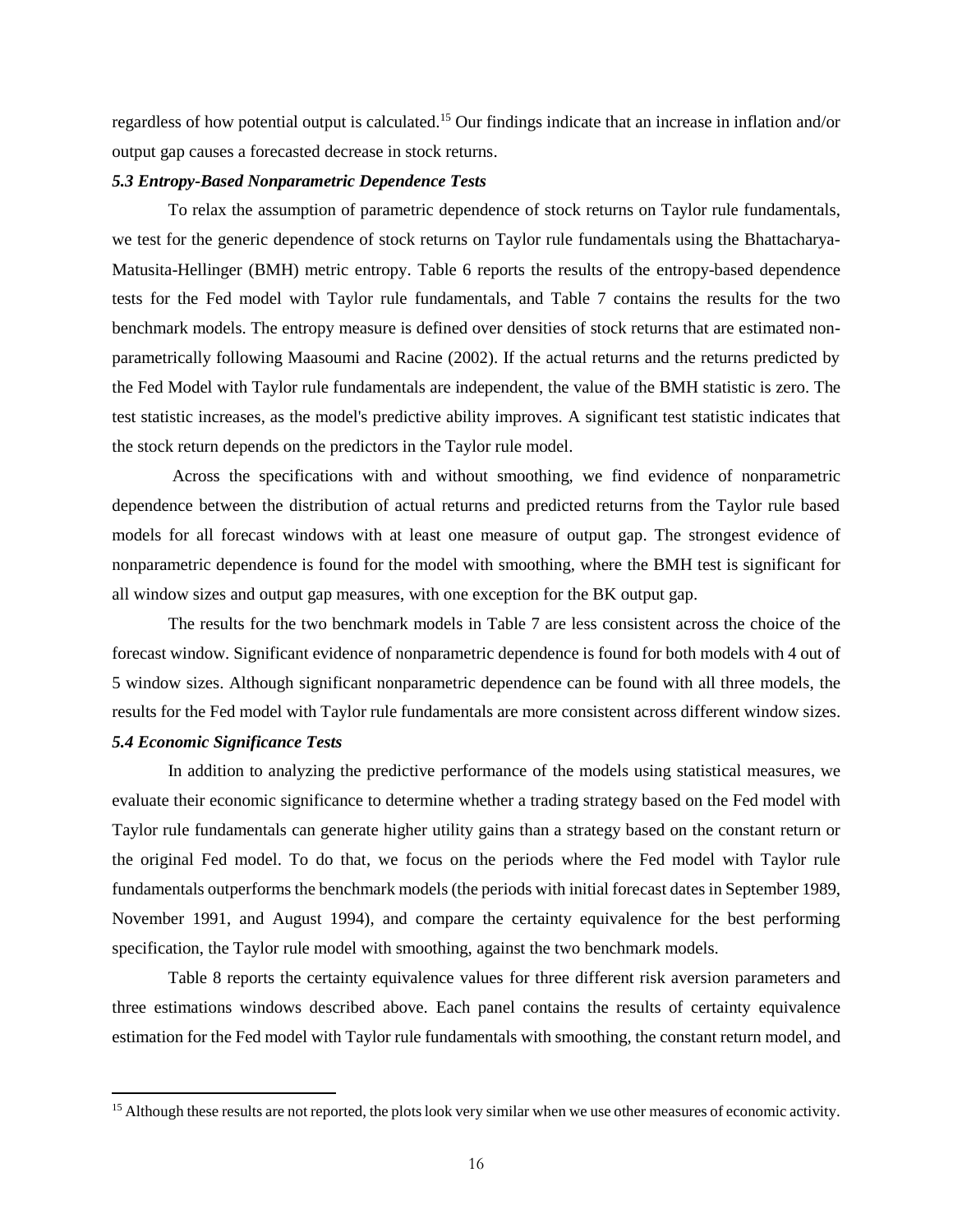the original Fed model. Two observations are apparent from the results. First, the original Fed model produces higher utility gains than the constant return model. Second, the Taylor rule based models consistently generate higher certainty equivalence statistics than the two benchmark models. The only exception from this pattern occurs for the Fed model with Taylor rule fundamentals and smoothing, when the economic activity is measured using the quadratic output gap. At the highest degree of risk aversion, the economic significance of this model is the same as the original Fed model when the first forecast starts in September 1989.

Overall, there is a strong evidence of substantial utility gains from timing the market using the Fed model with Taylor rule fundamentals. The finding of superior economic significance of the models with Taylor rule fundamentals is robust to the choice of the output gap measure and the forecast window. This result indicates that the market participants are using the information contained in inflation and output gap to generate positive profits, and trading strategies that are based on the Fed model with Taylor rule fundamentals can generate greater economic gains than trading strategies that are based on the constant return and Fed models. Thus, we find support for the hypothesis that including Taylor rule fundamentals improves economic, as well as statistical performance of the benchmark models.

#### **6. Conclusions**

Voluminous research on stock return predictability has not yet resolved the question of whether the stock returns are predictable and which variables can help to improve their forecasts. To examine the role of monetary policy for stock return predictability, we introduce the inflation and output gap, the variables that typically enter the Taylor rule, into the Fed model that relates stock returns to earnings and long-term yields. Using real-time data from 1970 to 2008, we evaluate in-sample and out-of-sample stock return predictability with Taylor-rule based models. The in-sample fit is much stronger for the Fed model with Taylor rule fundamentals than for the constant return or original Fed models. Since in-sample fit does not necessarily imply that the model can predict stock returns out-of-sample, we use parametric and nonparametric out-of-sample tests to compare the model with Taylor rule fundamentals with the two alternative benchmark models.

Based on the DMW and CW tests, we find strong evidence of out-of-sample stock return predictability with the Fed model with Taylor rule fundamentals, which is robust to the use of various measures of economic activity and different window sizes. The Fed model with Taylor rule fundamentals outperforms (1) the constant return model for all window sizes and (2) the original Fed model when most of the observations in the forecasting regression fall into the period when the U.S. monetary policy is generally characterized by a variant of Taylor rule. The dynamics of the estimated coefficients in the stock market forecasting equation indicates that an increase in inflation and/or output gap leads to a decrease in the forecasted stock returns. In addition to the out-of-sample predictability tests that are based on the mean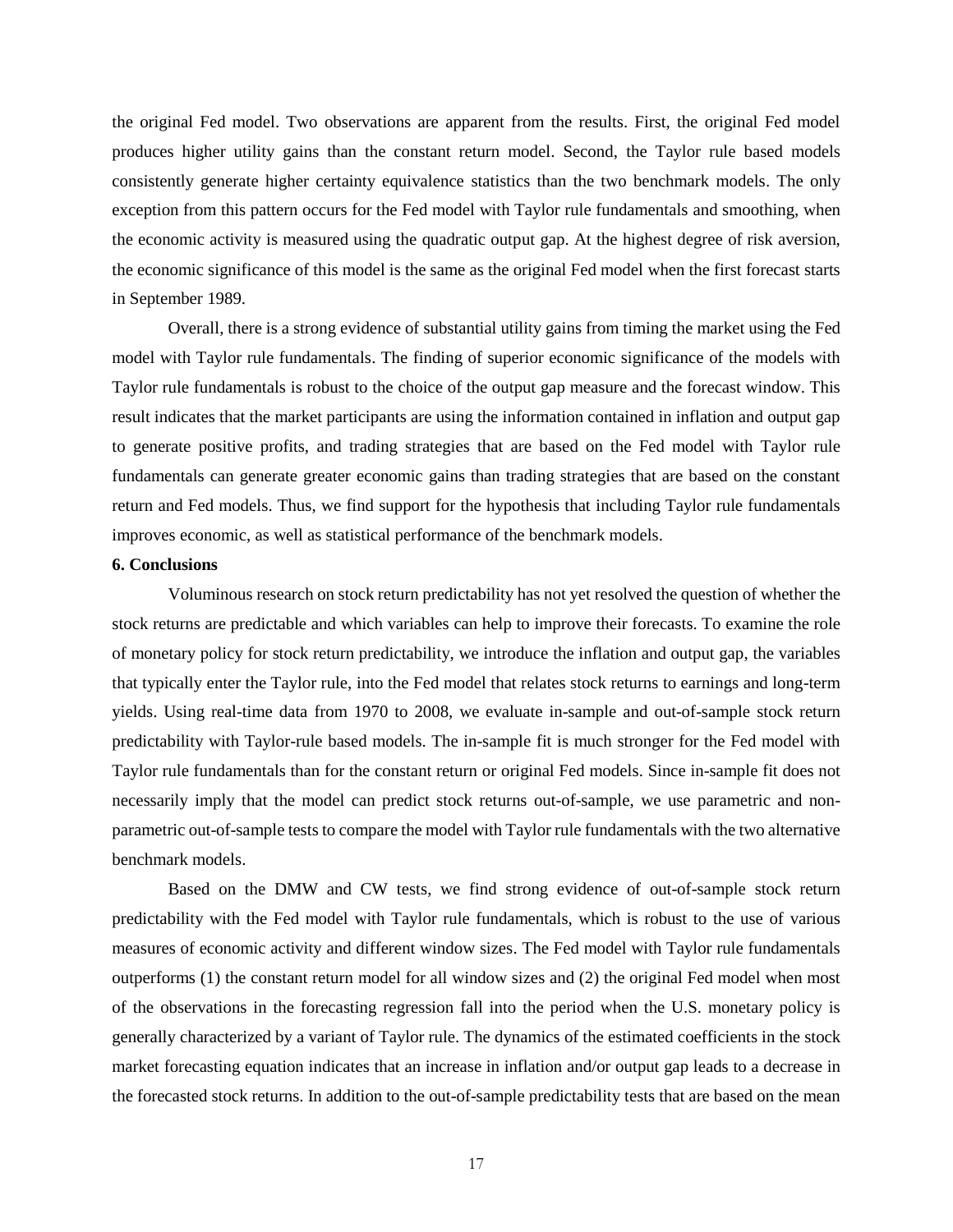squared prediction error comparison, we use the Bhattacharya-Matusita-Hellinger metric entropy to test for the nonparametric dependence of stock returns on Taylor rule fundamentals. The dependence tests show that the Fed model with Taylor rule fundamentals produces results that are more consistent across different window sizes than the two alternatives.

Finally, we evaluate the economic significance of a trading strategy based on the Fed model with Taylor rule fundamentals, and find that it generates higher utility gains than the strategies based on the constant return or original Fed models. Among the two benchmark models, the Fed model produces greater economic gains than the constant return models. These findings are robust to the choice of the measure of economic activity and forecast window size. Therefore, we find evidence that the market participants are using the information contained in inflation and output gap to generate positive economic gains that are greater than the economic gains associated with the constant return and Fed models. Overall, we find strong support for the hypothesis that including Taylor rule fundamentals improves both statistical and economic performance of the benchmark models.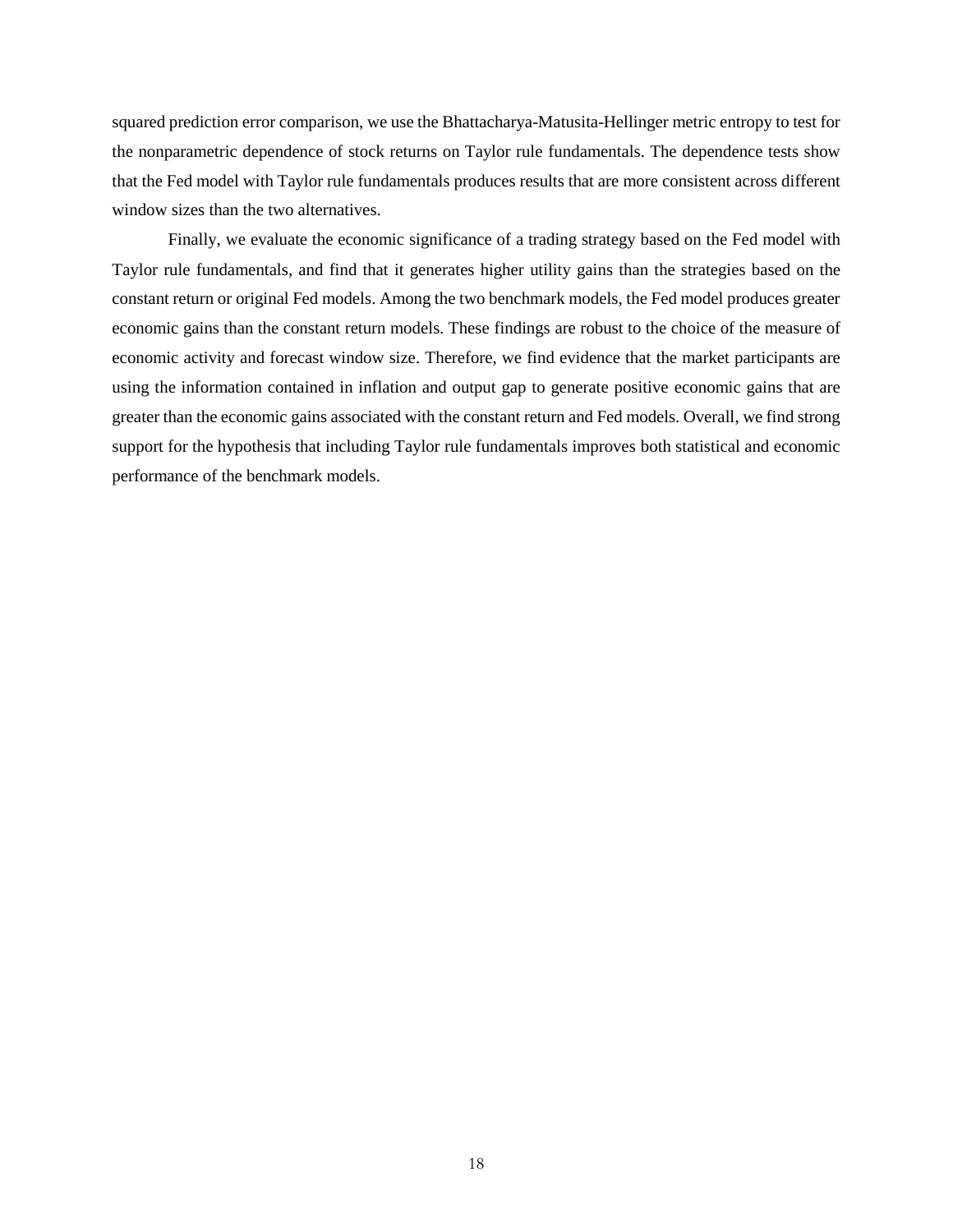#### **References**

Asness, C., 2003. Fight the Fed Model: The Relationship between Future Returns and Stock and Bond Market Yields. Journal of Portfolio Management 30, 11-24.

Asso, F., Kahn, G., Leeson, R., 2007. The Taylor Rule and the Transformation of Monetary Policy. Federal Reserve Bank of Kansas City RWP 07-11.

Baxter, M., King, R., 1999. Measuring Business Cycles: Approximate Band-Pass Filters for Economic Time Series. Review of Economics and Statistics 81, 585–593.

Bernanke, B., Kuttner, K., 2005. [What Explains the Stock Market's Reaction to Federal Reserve Policy?](http://ideas.repec.org/a/bla/jfinan/v60y2005i3p1221-1257.html) [Journal of Finance](http://ideas.repec.org/s/bla/jfinan.html) 60, 1221-1257.

Bhattacharyya, A.,1943. On a Measure of Divergence between Two Statistical Populations Defined by Their Probability Distribution. Bulletin of the Calcutta Mathematical Society 35, 99-110.

Boyd, J., Hu, J., Jagannathan R., 2005. The Stock Markets' Reaction to Unemployment News: Why Bad News Is Usually Good for Stocks. Journal of Finance 60, 649-672.

Brown, D. O., Huang D., Wang, F., 2016. Inflation Illusion and Stock Returns. Journal of Empirical Finance 35, 14-24.

Campbell, J., 1987. Stock Returns and the Term Structure. Journal of Financial Economics 18, 373–399.

Campbell, J., Vuolteenaho, T., 2004. [Inflation Illusion and Stock Prices.](http://ideas.repec.org/a/aea/aecrev/v94y2004i2p19-23.html) [American Economic Review](http://ideas.repec.org/s/aea/aecrev.html) 94, 19-23.

Clarida, R., Gali J., Gertler, M., 1998. Monetary Rules in Practice: Some International Evidence. European Economic Review 42, 1033-1067.

Clark, T., West K., 2006. Using Out-of-Sample Mean Squared Prediction Errors to Test the Martingale Difference Hypothesis. Journal of Econometrics 135, 155-186.

Cooper, I., Priestley R., 2008. Time-Varying Risk Premiums and the Output Gap. Review of Financial Studies 22, 2801-2833.

Croushore, D., Stark T., 2001. A Real-Time Data Set for Macroeconomists. Journal of Econometrics 105, 111-130.

Crowder, W., 2006. The Interaction of Monetary Policy and Stock Returns. Journal of Financial Research 29, 523-535.

D'Amico, S., Farka, M., 2003. The Fed and Stock Market: A Proxy and Instrumental Variable Identification. Manuscript, Columbia University.

Diebold, F., Mariano R, 1995. Comparing Predictive Accuracy. Journal of Business and Economic Statistics 13, 253-263.

Engel, C., Mark N., West K., Exchange Rate Models Are Not as Bad as You Think. NBER Macroeconomics Annual 2007, 381-441.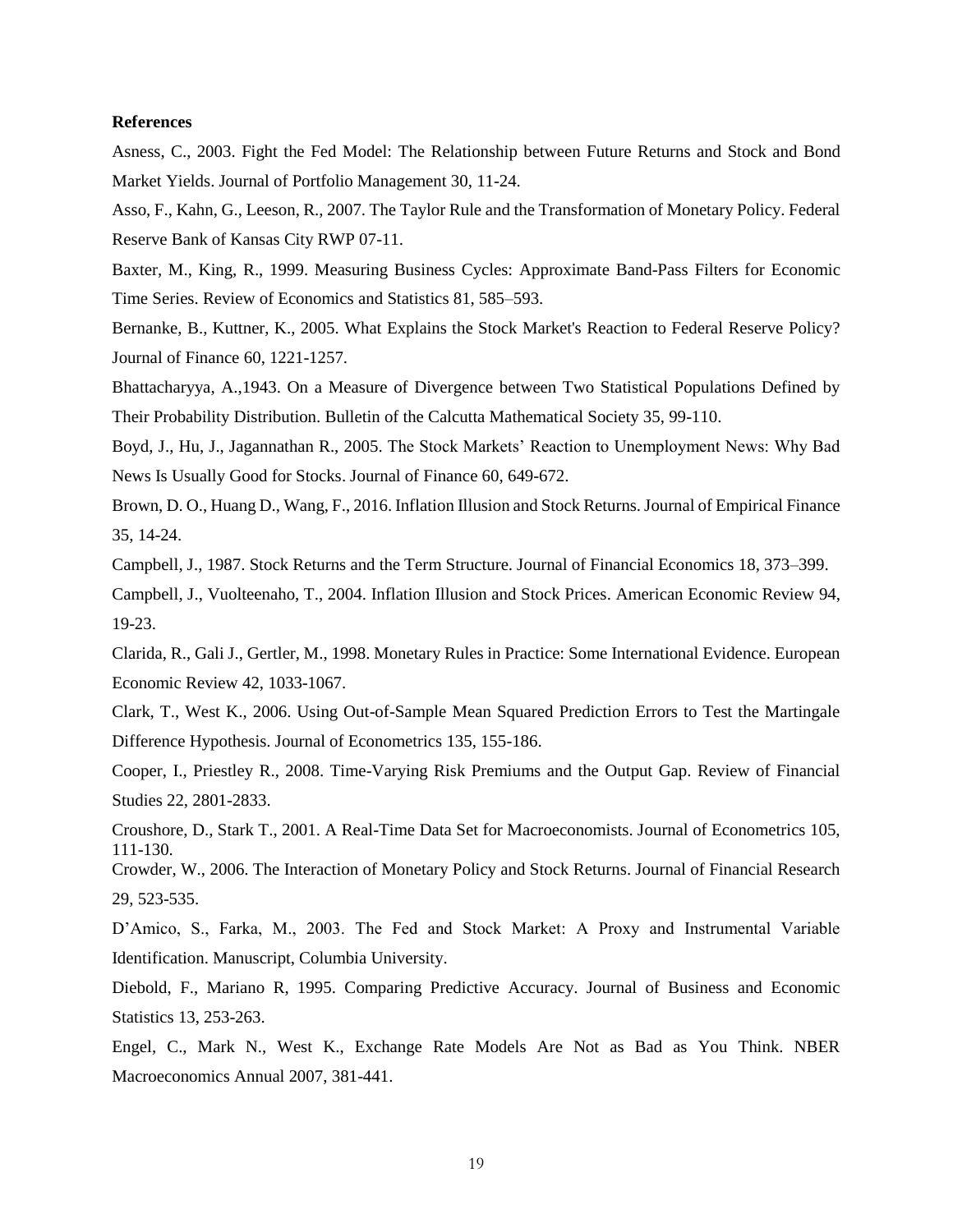Fama, E., French K., 1989. Business Conditions and Expected Returns on Stocks and Bonds. Journal of Financial Economics 25, 23–49.

Fama, E., Schwert G.W., 1977. Asset Returns and Inflation. Journal of Financial Economics 5, 115-146.

Ferreira, M. Santa-Clara, P., 2011. Forecasting Stock Market Returns: The Sum of the Parts is more than the Whole. Journal of Financial Economics 100, 514-537.

Goto, S., Valkanov R., 2002. The Fed's Effect on Excess Returns and Inflation is Bigger than You Think. Working paper, Anderson School of Management, University of California, Los Angeles.

Goyal, A., Welch I., 2008. A Comprehensive Look at the Empirical Performance of Equity Premium Prediction. Review of Financial Studies 21, 1455-1508.

Hellinger, E., 1909. Neue begr undung der theorie der quadratischen formen von unendlichen vielen ver anderlichen. Journal für die Reine und Angewandte Mathematik 136, 210–271.

Hodrick, R., Prescott, E., 1997. Postwar U.S. Business Cycles: An Empirical Investigation. Journal of Money, Credit, and Banking 29, 1-16.

Ince, O., 2014. Forecasting Exchange Rates Out-of-Sample with Panel Methods and Real-Time Data. Journal of International Money and Finance 43, 1-18.

Ince, O., Molodtsova T., and Papell D.H., 2016. Taylor Rule Deviations and Out-of-Sample Exchange Rate Predictability. forthcoming, Journal of International Money and Finance.

Ince, O., Papell D.H., 2013. The (Un)Reliability of Real-Time Output Gap Estimates with Revised Data. Economic Modelling 33, 713-721.

Inoue, A., Kilian, L., 2004. In-Sample or Out-of-Sample Tests of Predictability: Which One Should We Use? Econometric Reviews 23, 371-402.

Inoue, A., Rossi, B. 2012. Out-of-Sample Forecast Tests Robust to the Window Size Choice. Journal of Business and Economic Statistics 30, 432-453.

Kilian, L., 1999. Exchange Rates and Monetary Fundamentals: What Do We Learn from Long-Horizon Regressions? Journal of Applied Econometrics 14, 491-510.

Lander, J., [Orphanides, A.,](http://en.wikipedia.org/wiki/Athanasios_Orphanides) Douvogiannis, M., 1997. Earnings, Forecasts and the Predictability of Stock Returns: Evidence from Trading the S&P. Journal of Portfolio Management 23, 24-35.

Maasoumi, E., Racine, J., 2002. [Entropy and Predictability of Stock Market Returns.](http://userwww.service.emory.edu/~mboerck/joefinal.pdf) Journal of Econometrics 107, 291-312.

Maio, P., 2013. The "Fed Model" and the Predictability of Stock Returns. Review of Finance 17, 1489- 1533.

Mark, N., 1995. Exchange Rates and Fundamentals: Evidence on Long-Horizon Predictability. American Economic Review 85, 201–218.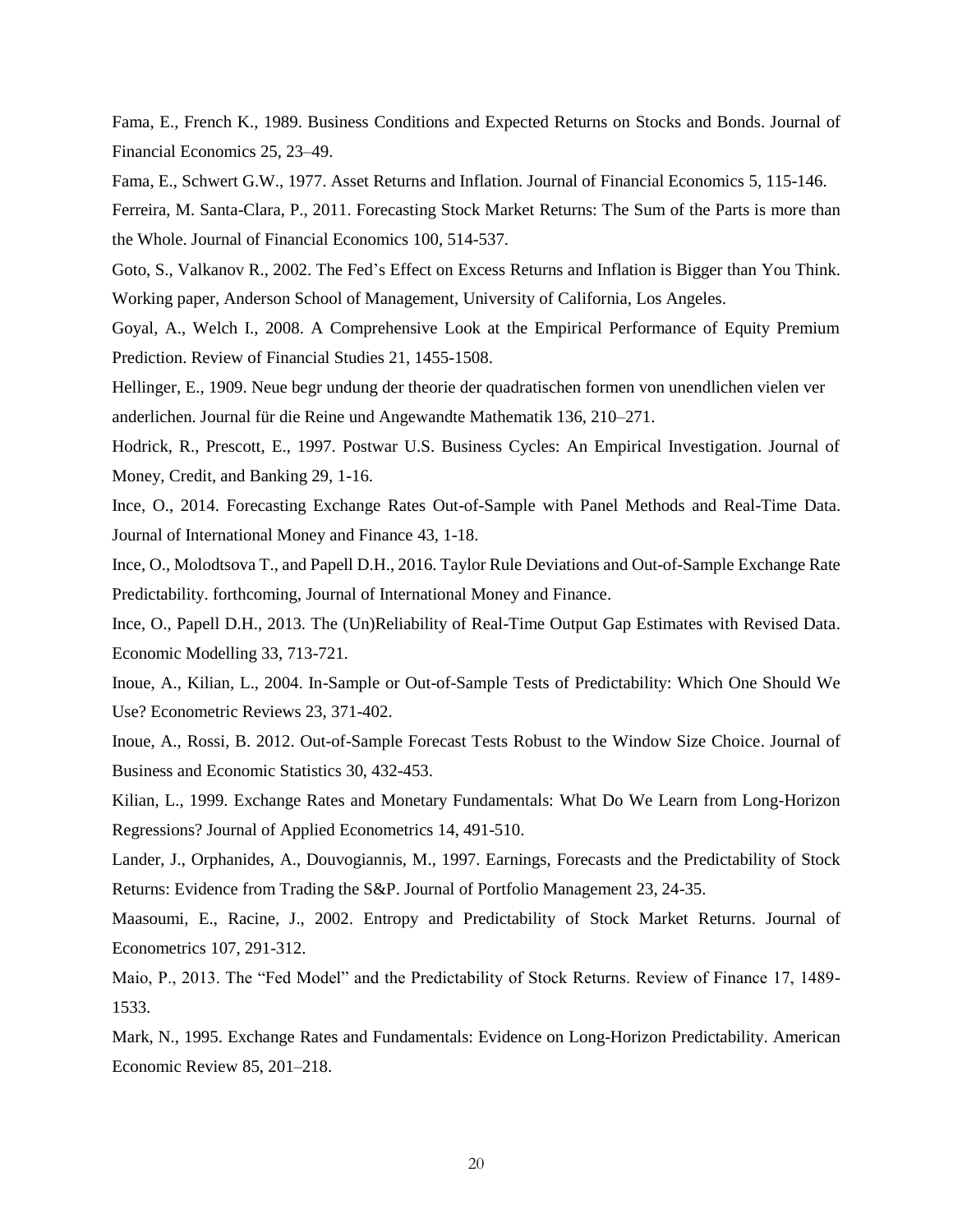Matusita, K., 1955. Decision Rules Based on Distance for Problems of Fit, Two Samples and Estimation. Annals of Mathematical Statistics 26, 631–641.

McCracken, M., 2007. Asymptotics for Out of Sample Tests of Granger Causality. Journal of Econometrics 140, 719–752.

Modigliani, F., Cohn, R., 1979. Inflation, Rational Valuation, and the Market. Financial Analysts Journal, XXXV, 24-44.

Molodtsova, T., Nikolsko-Rzhevskyy A., Papell D.H., 2008. Taylor Rules with Real-Time Data: A Tale of Two Countries and One Exchange Rate. Journal of Monetary Economics 55, S63-S79

...., 2011. Taylor Rules and the Euro. Journal of Money, Credit, and Banking 43, 535-552.

Molodtsova, T., Papell D.H., 2009. Out-of-sample Exchange Rate Predictability with Taylor Rule Fundamentals. Journal of International Economics 77, 167-180.

\_\_\_\_\_\_\_\_\_\_, 2013. Taylor Rule Exchange Rate Forecasting during the Financial Crisis. NBER International Seminar on Macroeconomics 2012 9, 55-97.

Patelis, A., 1997. Stock Return Predictability and the Role of Monetary Policy. Journal of Finance 52, 1951- 1972.

Rapach, D., Wohar, M., 2006. In-Sample vs. Out-of-Sample Tests of Stock Return Predictability in the Context of Data Mining. Journal of Empirical Finance 13, 231- 247.

Rigobon, R., Sack, B., 2004. [The Impact of Monetary Policy on Asset Prices.](http://ideas.repec.org/a/eee/moneco/v51y2004i8p1553-1575.html) [Journal of Monetary](http://ideas.repec.org/s/eee/moneco.html)  [Economics](http://ideas.repec.org/s/eee/moneco.html) 51, 1553-1575.

Rogoff, K., Stavrakeva V., 2008. The Continuing Puzzle of Short Horizon Exchange Rate Forecasting. National Bureau of Economic Research Working Paper 14071.

Taylor, J., 1993. Discretion versus Policy Rules in Practice. Carnegie-Rochester Conference Series on Public Policy 39,195-214.

Thomas, J., Zhang F., 2008. Don't Fight the Fed. Unpublished manuscript. Yale University.

Thorbecke, W., 1997. [On Stock Market Returns](http://ideas.repec.org/a/bla/jfinan/v52y1997i2p635-54.html) and Monetary Policy. [Journal of Finance](http://ideas.repec.org/s/bla/jfinan.html) 52, 635-654.

Watson, M., 2007. How Accurate are Real-Time Estimates of Output Trends and Gaps? Federal Reserve Bank of Richmond Economic Quarterly 93, 143-161.

West, K., 1996. Asymptotic Inference about Predictive Ability. Econometrica 64, 1067-1084.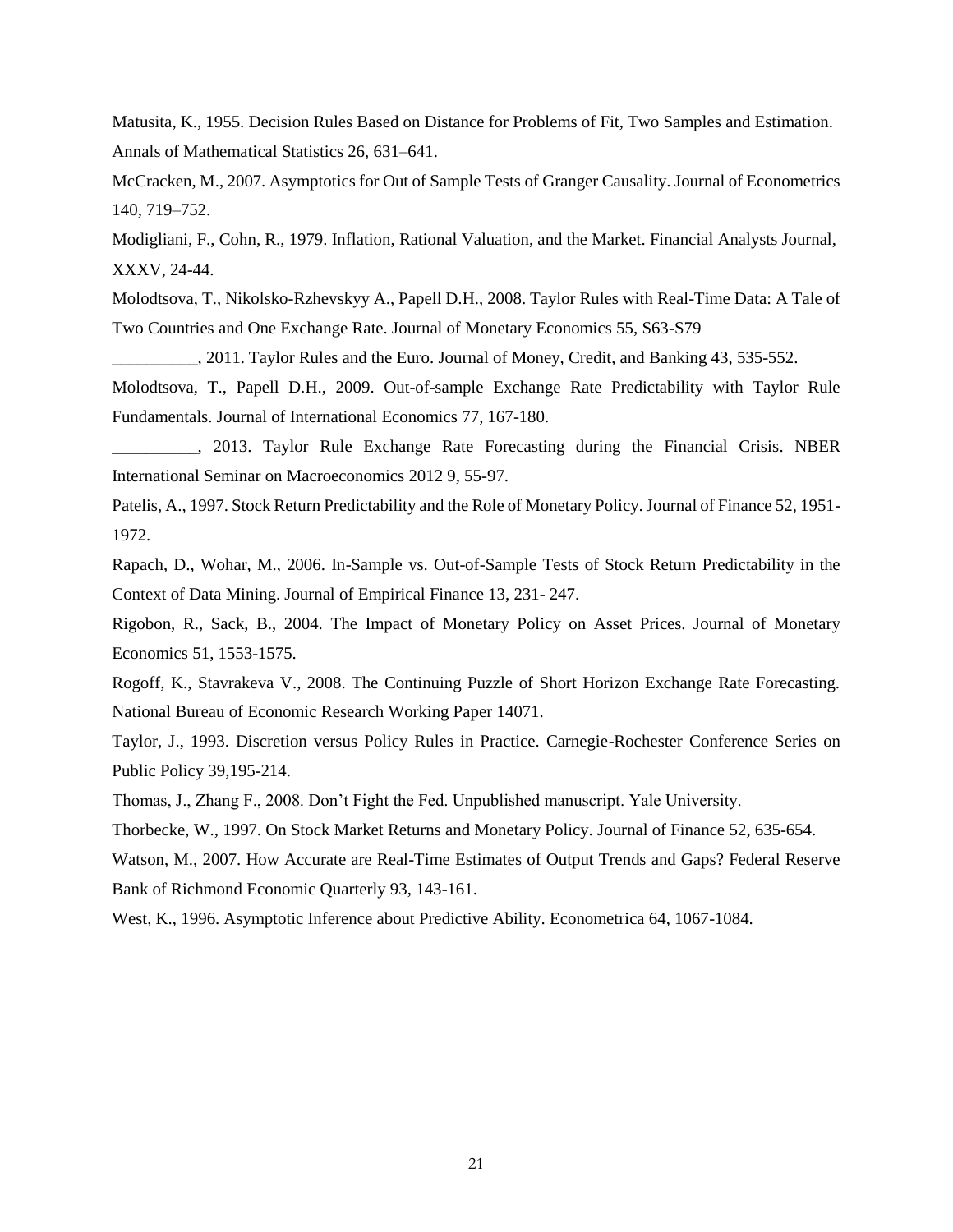



A. The Fed Model with Taylor Rule Fundamentals with No Smoothing





Inflation Coefficient Output Gap Coefficient

B. The Fed Model with Taylor Rule Fundamentals with Smoothing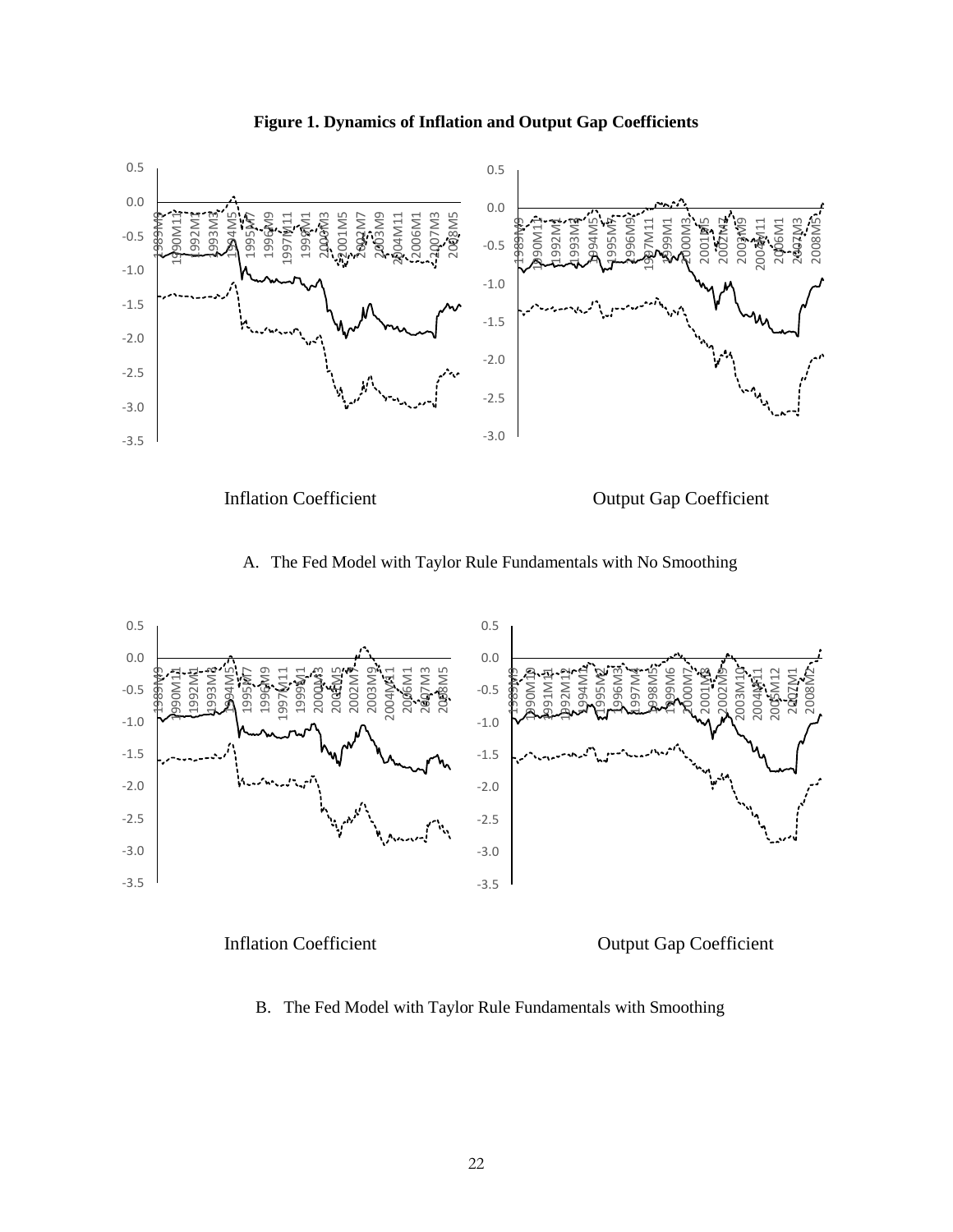|                           | Mean    | <b>Std Dev</b> | Min      | Max     |
|---------------------------|---------|----------------|----------|---------|
| <b>Stock Return</b>       | 0.88    | 4.45           | $-21.58$ | 16.81   |
| Inflation                 | 3.91    | 2.40           | 0.75     | 11.32   |
| Linear Output Gap         | $-5.07$ | 3.43           | $-15.05$ | 2.58    |
| Quadratic Output Gap      | 0.08    | 3.03           | $-10.42$ | 6.26    |
| <b>HP</b> Output Gap      | $-0.54$ | 1.31           | $-5.55$  | 1.71    |
| <b>BK</b> Output Gap      | $-0.53$ | 1.24           | $-5.83$  | 1.83    |
| <b>Federal Funds Rate</b> | 6.48    | 3.44           | 0.97     | 19.10   |
| Long Term Yield           | 7.70    | 2.34           | 4.29     | 14.82   |
| Earnings (12 month)       | 26.08   | 19.29          | 5.13     | 84.95   |
| S&P 500 Index             | 522.48  | 473.85         | 63.54    | 1549.38 |
| <b>Term Spread</b>        | 1.23    | 2.01           | $-6.97$  | 4.41    |
| Earnings-to-Price Ratio   | 0.07    | 0.03           | 0.02     | 0.15    |

**Table 1. Descriptive Statistics** 

Notes: Stock Return is continuously compounded return on the S&P 500 index including dividends taken from CRSP. Linear Output Gap is linearly detrended output gap, Quadratic Output Gap is quadratically detrended output gap, HP Output Gap is output gap detrended using Hodrick-Prescott (HP) filter, and BK Output Gap is the output gap calculated using Baxter-King (BK) Filter. Long Term Yield is the long term yield on government bonds. Earnings is the moving sum of 12 month earnings on S&P 500 index. Long Term Yield, S&P500 Index, and Earnings, are taken from Amit Goyal's website. Term Spread is the difference between the long term yield and federal funds rate. Earnings-to-Price Ratio is the ratio of earnings to S&P500 Index. The data are from February 1970 to November 2008.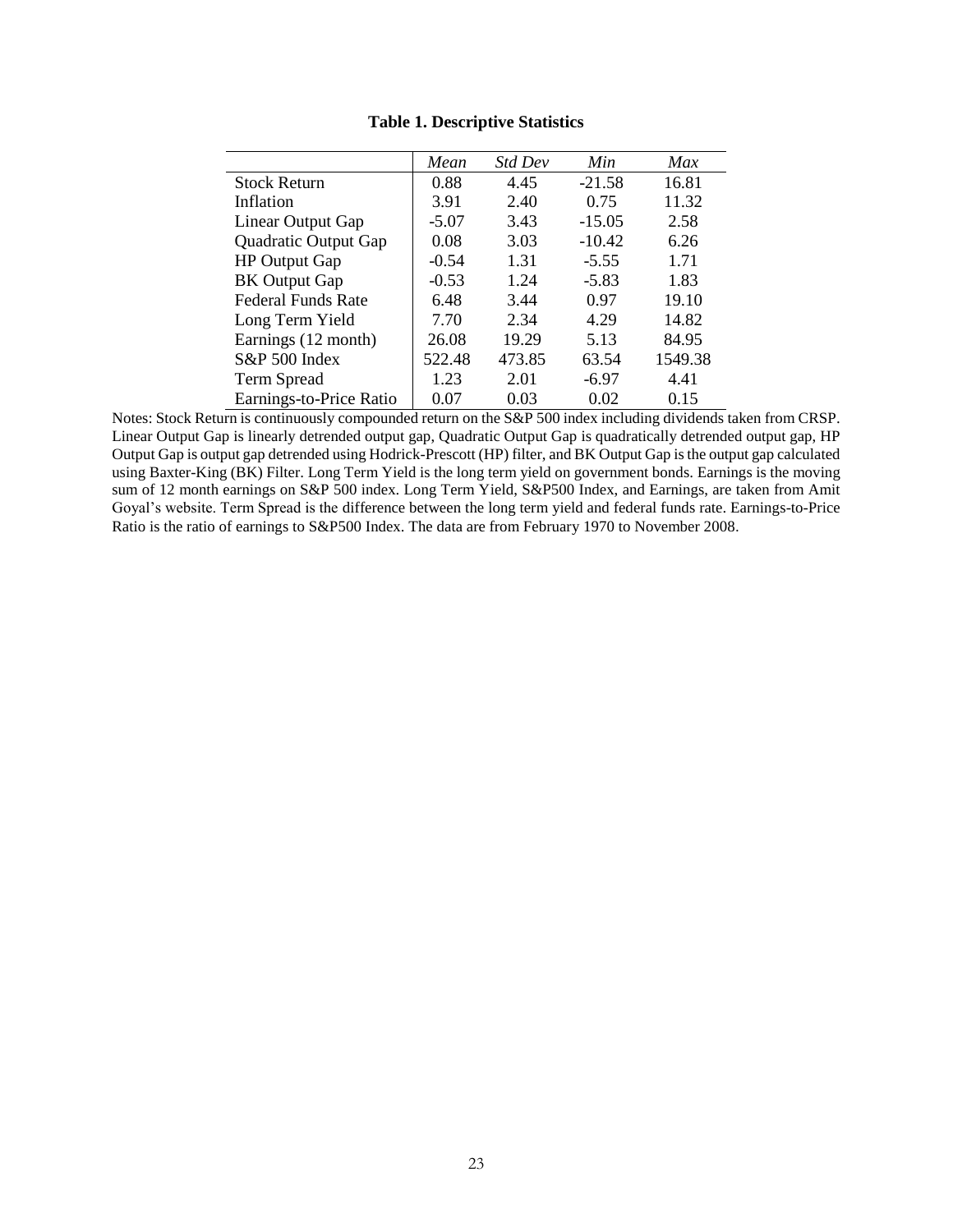|             |                | Linear Gap                      |                | Quadratic Gap         | <b>HP</b> Filter Gap |            |                | <b>BK</b> Filter Gap  |
|-------------|----------------|---------------------------------|----------------|-----------------------|----------------------|------------|----------------|-----------------------|
|             | n <sub>O</sub> | with                            | n <sub>O</sub> | with                  | n <sub>O</sub>       | with       | n <sub>O</sub> | with                  |
|             | smoothing      | smoothing                       | smoothing      | smoothing             | smoothing            | smoothing  | smoothing      | smoothing             |
| Inflation   | $-0.43*$       | $-0.45$ **                      | $-0.68$ **     | $-0.68***$            | $-1.16***$           | $-1.17***$ | $-1.09***$     | $-1.09***$            |
|             | (0.23)         | (0.22)                          | (0.27)         | (0.26)                | (0.24)               | (0.21)     | (0.20)         | (0.19)                |
| Output Gap  | $-0.17***$     | $\textbf{-0.18}^{\ast\ast\ast}$ | $-0.19***$     | $-0.19***$            | $-0.89***$           | $-0.91***$ | $-0.89***$     | $-0.91***$            |
|             |                |                                 |                |                       |                      |            |                |                       |
|             | (0.03)         | (0.03)                          | (0.05)         | (0.06)                | (0.10)               | (0.10)     | (0.09)         | (0.10)                |
| E/P Ratio   | $0.49***$      | $0.56^{\ast\ast\ast}$           | $0.53***$      | $0.54^{\ast\ast\ast}$ | $0.88***$            | $0.95***$  | $0.85***$      | $0.91^{\ast\ast\ast}$ |
|             |                |                                 |                |                       |                      |            |                |                       |
|             | (0.14)         | (0.15)                          | (0.12)         | (0.13)                | (0.13)               | (0.10)     | (0.11)         | (0.10)                |
| Term Spread | 0.03           | $-0.07$                         | 0.02           | 0.01                  | $-0.12$              | $-0.20$    | $-0.09$        | $-0.16$               |
|             |                |                                 |                |                       |                      |            |                |                       |
|             | (0.15)         | (0.16)                          | (0.17)         | (0.19)                | (0.14)               | (0.13)     | (0.13)         | (0.12)                |
| Lagged FFR  |                | $-0.09$                         |                | $-0.02$               |                      | $-0.10$    |                | $-0.10$               |
|             |                | (0.06)                          |                | (0.06)                |                      | (0.07)     |                | (0.07)                |
| Hansen's J  | 0.37           | 0.27                            | 0.37           | 0.26                  | 0.33                 | 0.27       | 0.33           | 0.27                  |

**Table 2. In-Sample GMM Results for the Fed Model with Taylor Rule Fundamentals**

Notes: The table reports GMM estimation results for the Fed model with Taylor rule fundamentals with four measures of economic activity (linear, quadratic, HP, and BK output gaps). The models with smoothing include the first lag of the federal funds rate. The p-values for Hansen's J-statistics for the test for overidentifying restrictions are reported in the last row. The models are estimated using the data from February 1970 to November 2008. HAC consistent standard errors are reported in parentheses. One asterisk indicates significance at the 10% level; two asterisks at the 5% level; three asterisks at the 1% level.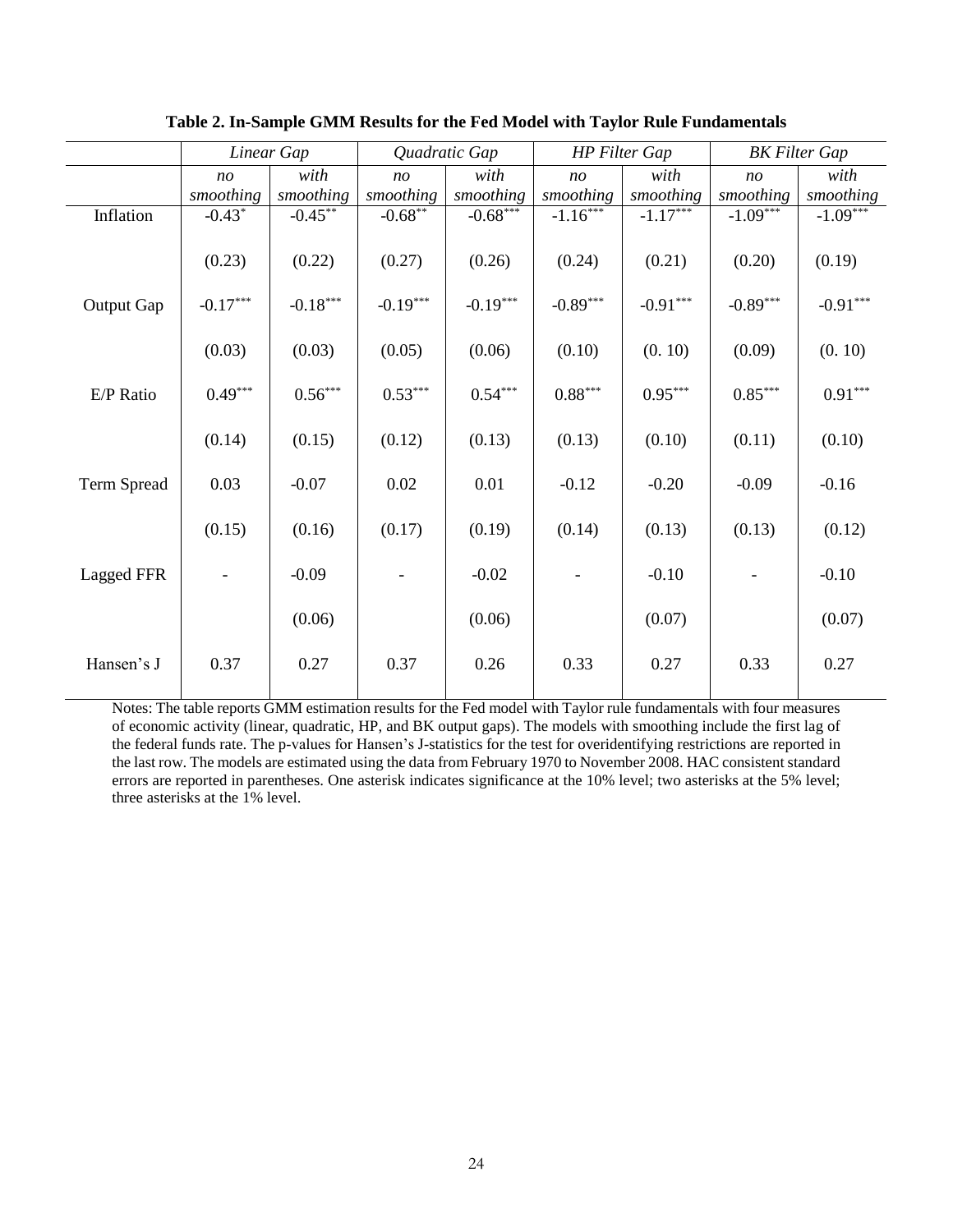|                                                                 | $R^2$                                                        | $Adj-R^2$ | <b>RMSE</b> |  |  |  |
|-----------------------------------------------------------------|--------------------------------------------------------------|-----------|-------------|--|--|--|
| A. The Fed Model with Taylor Rule Fundamentals and no Smoothing |                                                              |           |             |  |  |  |
| Linear Output Gap                                               | 0.041                                                        | 0.033     | 0.044       |  |  |  |
| Quadratic Output Gap                                            | 0.031                                                        | 0.023     | 0.044       |  |  |  |
| <b>HP</b> Output Gap                                            | 0.053                                                        | 0.044     | 0.043       |  |  |  |
| <b>BK</b> Output Gap                                            | 0.054                                                        | 0.046     | 0.043       |  |  |  |
|                                                                 | B. The Fed Model with Taylor Rule Fundamentals and Smoothing |           |             |  |  |  |
| Linear Output Gap                                               | 0.042                                                        | 0.032     | 0.044       |  |  |  |
| Quadratic Output Gap                                            | 0.032                                                        | 0.021     | 0.044       |  |  |  |
| <b>HP Filter Output Gap</b>                                     | 0.055                                                        | 0.045     | 0.043       |  |  |  |
| <b>BK</b> Filter Output Gap                                     | 0.056                                                        | 0.046     | 0.043       |  |  |  |
| <b>Benchmark Models</b><br>$C_{\cdot}$                          |                                                              |           |             |  |  |  |
| Original Fed Model                                              | 0.018                                                        | 0.014     | 0.044       |  |  |  |
| <b>Constant Return Model</b>                                    | 0.000                                                        | 0.000     | 0.045       |  |  |  |

**Table 3. In-Sample GMM Results**

Notes: The table reports R-squared  $(R^2)$ , adjusted- R-squared  $(Adj-R^2)$ , and root mean squared error  $(RMSE)$  for the Fed model with Taylor rule fundamentals and no smoothing (Panel A), Fed model with Taylor rule fundamentals and smoothing (Panel B), and two benchmark models (Panel C), the original Fed model and constant return model. The models with Taylor rule fundamentals are estimated using linear output gap, quadratic output gap, Hodrick-Prescott (HP) Filter with Watson (2007) adjustment, and Baxter-King (BK) Filter with Watson (2007) adjustment.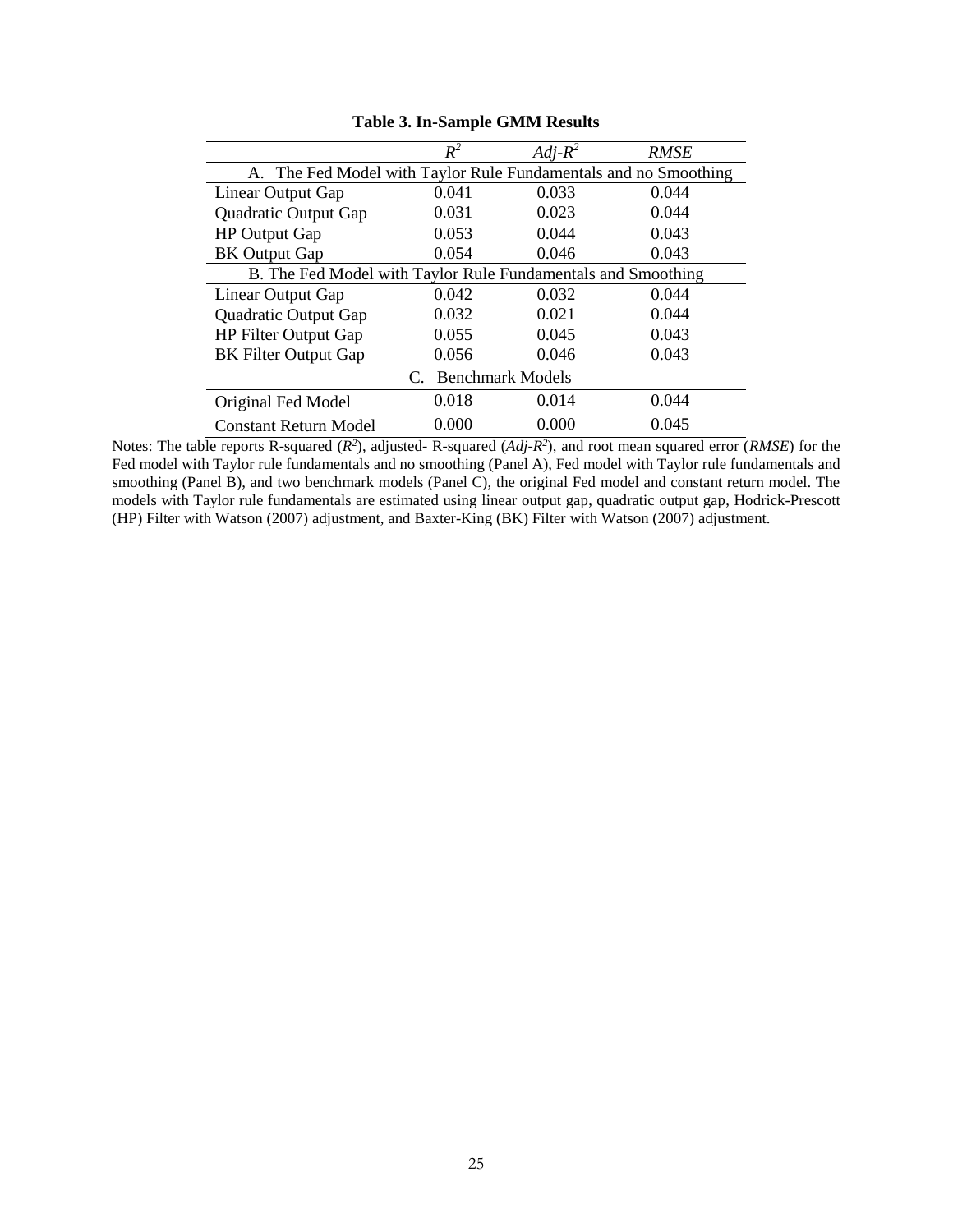|                                               | no smoothing |           |           | with smoothing                                     |             |           |  |
|-----------------------------------------------|--------------|-----------|-----------|----------------------------------------------------|-------------|-----------|--|
|                                               | DMW          | CW        | OOS $R^2$ | <b>DMW</b>                                         | CW          | OOS $R^2$ |  |
| A. First Forecast Date: $1983:M3$ (P/R = 2.0) |              |           |           |                                                    |             |           |  |
| Linear Gap                                    | $0.02***$    | $2.11***$ | 0.00      | $-0.46^{**}$                                       | $1.86^{**}$ | $-0.01$   |  |
| Quadratic Gap                                 | $-0.36**$    | $1.62**$  | $-0.01$   | $-0.81**$                                          | $1.29*$     | $-0.03$   |  |
| HP Output Gap                                 | $0.25***$    | $2.34***$ | 0.01      | $\textbf{-0.07}^{\ast\ast\ast}$                    | $2.06***$   | $-0.00$   |  |
| <b>BK</b> Output Gap                          | $0.27***$    | $2.34***$ | 0.01      | $-0.12$ **                                         | $2.08***$   | $-0.00$   |  |
|                                               |              |           |           | B. First Forecast Date: 1986:M6 ( $P/R = 1.4$ )    |             |           |  |
| Linear Gap                                    | $0.99***$    | $2.80***$ | 0.03      | $0.79***$                                          | $2.80***$   | 0.02      |  |
| Quadratic Gap                                 | $0.52***$    | $2.24***$ | 0.01      | $0.80^{\ast\ast\ast}$                              | $2.51***$   | 0.02      |  |
| HP Output Gap                                 | $1.25***$    | $2.94***$ | 0.03      | $1.18***$                                          | $2.96***$   | 0.04      |  |
| <b>BK</b> Output Gap                          | $1.30***$    | $3.06***$ | 0.03      | $1.23***$                                          | $3.12***$   | 0.04      |  |
|                                               |              |           |           | C. First Forecast Date: $1989:M9(P/R = 1.0)$       |             |           |  |
| Linear Gap                                    | $1.51***$    | $3.27***$ | 0.05      | $1.56***$                                          | $3.57***$   | 0.05      |  |
| Quadratic Gap                                 | $1.25***$    | $2.69***$ | 0.03      | $1.57***$                                          | $3.27***$   | 0.04      |  |
| <b>HP Output Gap</b>                          | $1.91***$    | $3.38***$ | 0.05      | $1.79***$                                          | $3.57***$   | 0.05      |  |
| <b>BK</b> Output Gap                          | $1.77***$    | $3.31***$ | 0.05      | $1.58***$                                          | $3.52***$   | 0.05      |  |
|                                               |              |           |           | D. First Forecast Date: $1991:M11$ ( $P/R = 0.8$ ) |             |           |  |
| Linear Gap                                    | $1.67***$    | $3.03***$ | 0.05      | $1.17***$                                          | $2.85***$   | 0.04      |  |
| Quadratic Gap                                 | $0.92***$    | $1.99***$ | 0.02      | $0.08^*$                                           | $1.87**$    | 0.00      |  |
| <b>HP Output Gap</b>                          | $1.32***$    | $2.55***$ | 0.04      | $0.99***$                                          | $2.50***$   | 0.03      |  |
| <b>BK</b> Output Gap                          | $1.27***$    | $2.52***$ | 0.04      | $0.78***$                                          | $2.38***$   | 0.03      |  |
| E. First Forecast Date: $1994:MS (P/R = 0.6)$ |              |           |           |                                                    |             |           |  |
| Linear Gap                                    | $1.51***$    | $2.76***$ | 0.06      | $1.13***$                                          | $2.61***$   | 0.04      |  |
| Quadratic Gap                                 | $0.91**$     | $1.75***$ | 0.02      | $-0.20$                                            | 1.24        | $-0.00$   |  |
| <b>HP Output Gap</b>                          | $1.32***$    | $2.39***$ | 0.04      | $0.84***$                                          | $2.23***$   | 0.03      |  |
| <b>BK</b> Output Gap                          | $1.26***$    | $2.40***$ | 0.04      | $0.74***$                                          | $2.20***$   | 0.03      |  |

**Table 4. One-Month-Ahead Out-of-Sample Forecasts:**

**The Fed Model with Taylor Rule Fundamentals vs. Constant Return Model**

Notes: The table reports the DMW and CW statistics for the test for equal predictive accuracy of the Fed model with Taylor rule fundamentals and the constant return model. *OOS R <sup>2</sup>*is the out-of-sample R-squared. Critical values are obtained using bootstrap with 1000 repetitions. One asterisk indicates significance at the 10% level; two asterisks at the 5% level; three asterisks at the 1% level.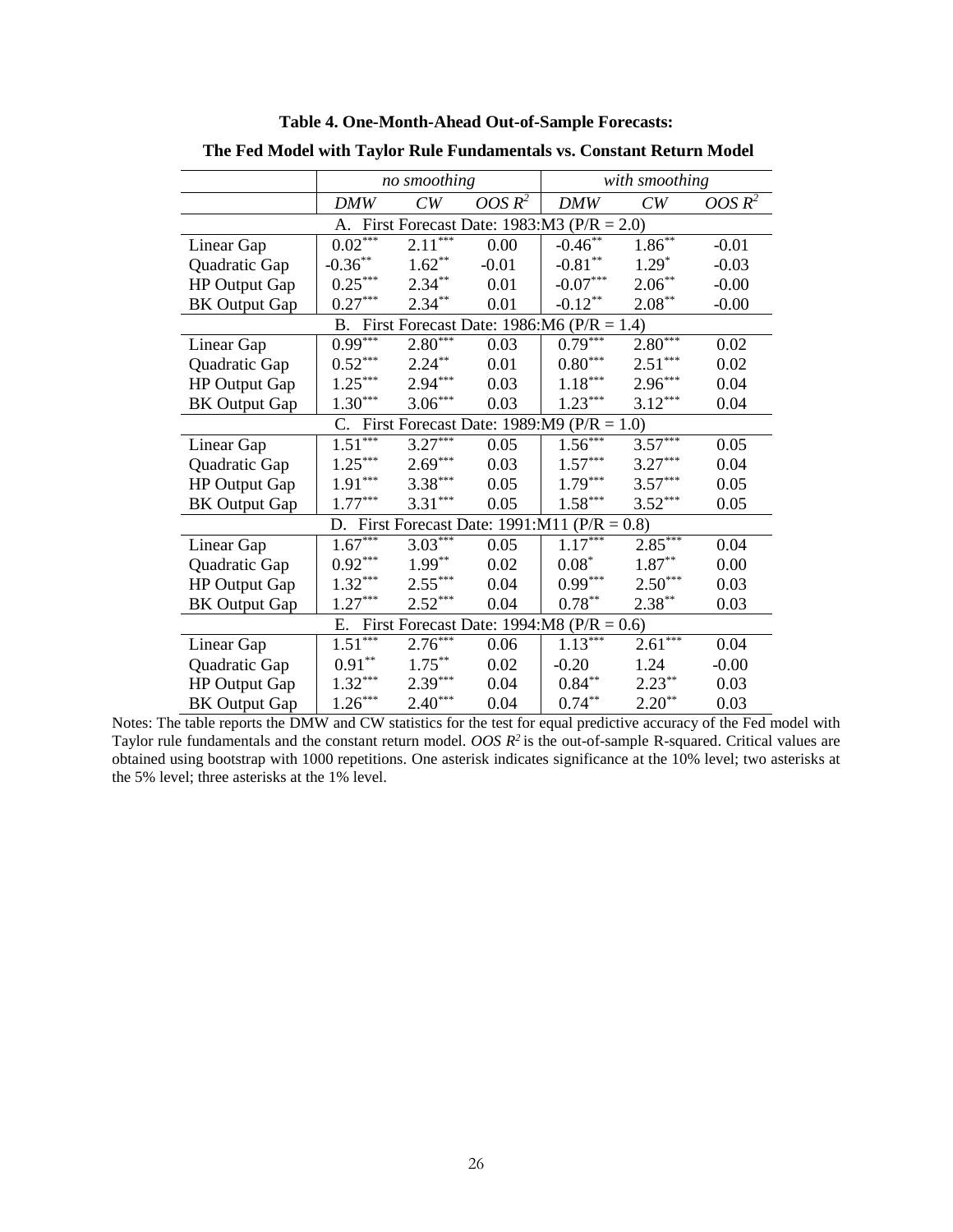|                                              | no smoothing                            |                    | with smoothing |                    |  |  |  |
|----------------------------------------------|-----------------------------------------|--------------------|----------------|--------------------|--|--|--|
|                                              | <b>DMW</b>                              | OOS R <sup>2</sup> | <b>DMW</b>     | OOS R <sup>2</sup> |  |  |  |
| First Forecast Date: 1983:M3 (P/R=2.0)<br>A. |                                         |                    |                |                    |  |  |  |
| Linear Gap                                   | $-0.15$                                 | $-0.00$            | $-0.75$        | $-0.02$            |  |  |  |
| Quadratic Gap                                | $-0.63$                                 | $-0.02$            | $-1.23$        | $-0.03$            |  |  |  |
| <b>HP Output Gap</b>                         | 0.12                                    | 0.00               | $-0.28$        | $-0.01$            |  |  |  |
| <b>BK Output Gap</b>                         | 0.14                                    | 0.00               | $-0.34$        | $-0.01$            |  |  |  |
| <b>B.</b>                                    | First Forecast Date: 1986:M6 (P/R=1.4)  |                    |                |                    |  |  |  |
| Linear Gap                                   | 0.17                                    | 0.00               | $-0.03$        | $-0.00$            |  |  |  |
| Quadratic Gap                                | $-0.44$                                 | 0.01               | $-0.17$        | $-0.00$            |  |  |  |
| <b>HP Output Gap</b>                         | 0.40                                    | 0.01               | 0.45           | 0.01               |  |  |  |
| <b>BK Output Gap</b>                         | 0.41                                    | 0.01               | 0.47           | 0.01               |  |  |  |
| C.                                           | First Forecast Date: 1989:M9 (P/R=1.0)  |                    |                |                    |  |  |  |
| Linear Gap                                   | 1.18                                    | 0.04               | $1.36*$        | 0.04               |  |  |  |
| Quadratic Gap                                | 0.78                                    | 0.02               | $1.50*$        | 0.03               |  |  |  |
| <b>HP Output Gap</b>                         | $1.40*$                                 | 0.04               | $1.50*$        | 0.04               |  |  |  |
| <b>BK Output Gap</b>                         | 1.25                                    | 0.04               | $1.28*$        | 0.04               |  |  |  |
| D.                                           | First Forecast Date: 1991:M11 (P/R=0.8) |                    |                |                    |  |  |  |
| Linear Gap                                   | $1.95***$                               | 0.07               | $1.74***$      | 0.06               |  |  |  |
| Quadratic Gap                                | $1.53*$                                 | 0.04               | 0.98           | 0.02               |  |  |  |
| <b>HP Output Gap</b>                         | $1.79***$                               | 0.05               | $1.68***$      | 0.05               |  |  |  |
| <b>BK Output Gap</b>                         | $1.66***$                               | 0.05               | $1.37*$        | 0.04               |  |  |  |
| First Forecast Date: 1994:M8 (P/R=0.6)<br>Е. |                                         |                    |                |                    |  |  |  |
| Linear Gap                                   | $2.37***$                               | 0.09               | $2.17***$      | 0.07               |  |  |  |
| Quadratic Gap                                | $2.29***$                               | 0.05               | $1.38*$        | 0.03               |  |  |  |
| <b>HP Output Gap</b>                         | $2.36***$                               | 0.07               | $1.94***$      | 0.06               |  |  |  |
| <b>BK Output Gap</b>                         | $2.20**$                                | 0.07               | $1.76***$      | 0.06               |  |  |  |

**Table 5: One-Month-Ahead Out-of-Sample Forecasts:**

**The Fed Model with Taylor Rule Fundamentals vs. the Original Fed Model**

Notes: The table reports the DMW for the test for equal predictive accuracy of the Fed model with Taylor rule fundamentals and the original Fed model. *OOS R <sup>2</sup>*is the out-of-sample R-squared. Critical values are 1.28 at the 10 percent level, 1.645 at the 5 percent, and 2.325 at the 1 percent. One asterisk indicates significance at the 10% level; two asterisks at the 5% level; three asterisks at the 1% level.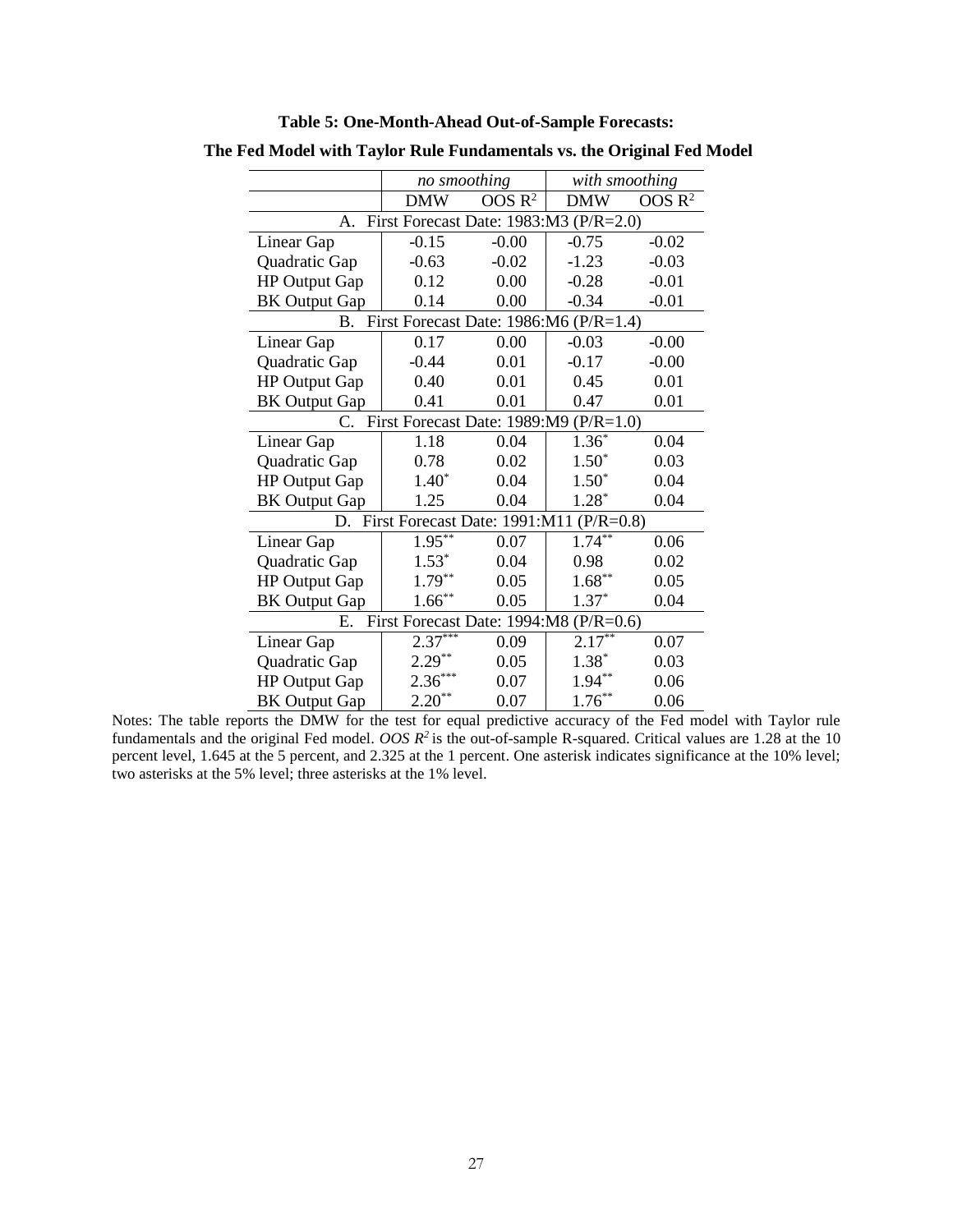|                                              | no smoothing                               | with smoothing |  |  |  |
|----------------------------------------------|--------------------------------------------|----------------|--|--|--|
| First Forecast Date: 1983:M3 (P/R=2.0)<br>A. |                                            |                |  |  |  |
| Linear Gap                                   | $0.014***$                                 | 0.021          |  |  |  |
| Quadratic Gap                                | $0.012**$                                  | $0.015***$     |  |  |  |
| <b>HP Output Gap</b>                         | $0.010***$                                 | $0.012**$      |  |  |  |
| <b>BK</b> Output Gap                         | 0.011                                      | $0.015***$     |  |  |  |
|                                              | B. First Forecast Date: 1986:M6 (P/R=1.4)  |                |  |  |  |
| Linear Gap                                   | 0.015                                      | $0.019***$     |  |  |  |
| Quadratic Gap                                | 0.011                                      | $0.013*$       |  |  |  |
| <b>HP Output Gap</b>                         | 0.010                                      | $0.013**$      |  |  |  |
| <b>BK</b> Output Gap                         | 0.010                                      | 0.015          |  |  |  |
| $C_{\cdot}$                                  | First Forecast Date: 1989:M9 (P/R=1.0)     |                |  |  |  |
| Linear Gap                                   | $0.020***$                                 | $0.024***$     |  |  |  |
| Quadratic Gap                                | 0.012                                      | 0.014          |  |  |  |
| <b>HP Output Gap</b>                         | $0.013*$                                   | $0.023***$     |  |  |  |
| <b>BK</b> Output Gap                         | $0.011*$                                   | $0.012**$      |  |  |  |
|                                              | D. First Forecast Date: 1991:M11 (P/R=0.8) |                |  |  |  |
| Linear Gap                                   | 0.014                                      | $0.017*$       |  |  |  |
| Quadratic Gap                                | 0.010                                      | $0.022***$     |  |  |  |
| <b>HP Output Gap</b>                         | 0.011                                      | $0.012*$       |  |  |  |
| <b>BK</b> Output Gap                         | 0.011                                      | $0.011*$       |  |  |  |
| First Forecast Date: 1994:M8 (P/R=0.6)<br>Е. |                                            |                |  |  |  |
| Linear Gap                                   | $0.032*$                                   | $0.027*$       |  |  |  |
| Quadratic Gap                                | 0.014                                      | $0.019**$      |  |  |  |
| <b>HP Output Gap</b>                         | 0.018                                      | $0.017*$       |  |  |  |
| <b>BK</b> Output Gap                         | 0.010                                      | $0.016**$      |  |  |  |

**Table 6. Out-of-Sample Tests for Nonparametric Dependence:** 

Notes: The table reports the nonparametric metric entropy,  $S_{\rho}$ , for pairwise tests for nonlinear dependence between the densities of actual stock returns and predicted values from the Fed model with Taylor rule fundamentals. The critical values are calculated using bootstrap with 100 repetitions. We follow the bootstrap methodology in Maasoumi and Racine (2002) and assume that the actual and predicted returns are independent under the null. One asterisk indicates significance at the 10% level; two asterisks at the 5% level; three asterisks at the 1% level.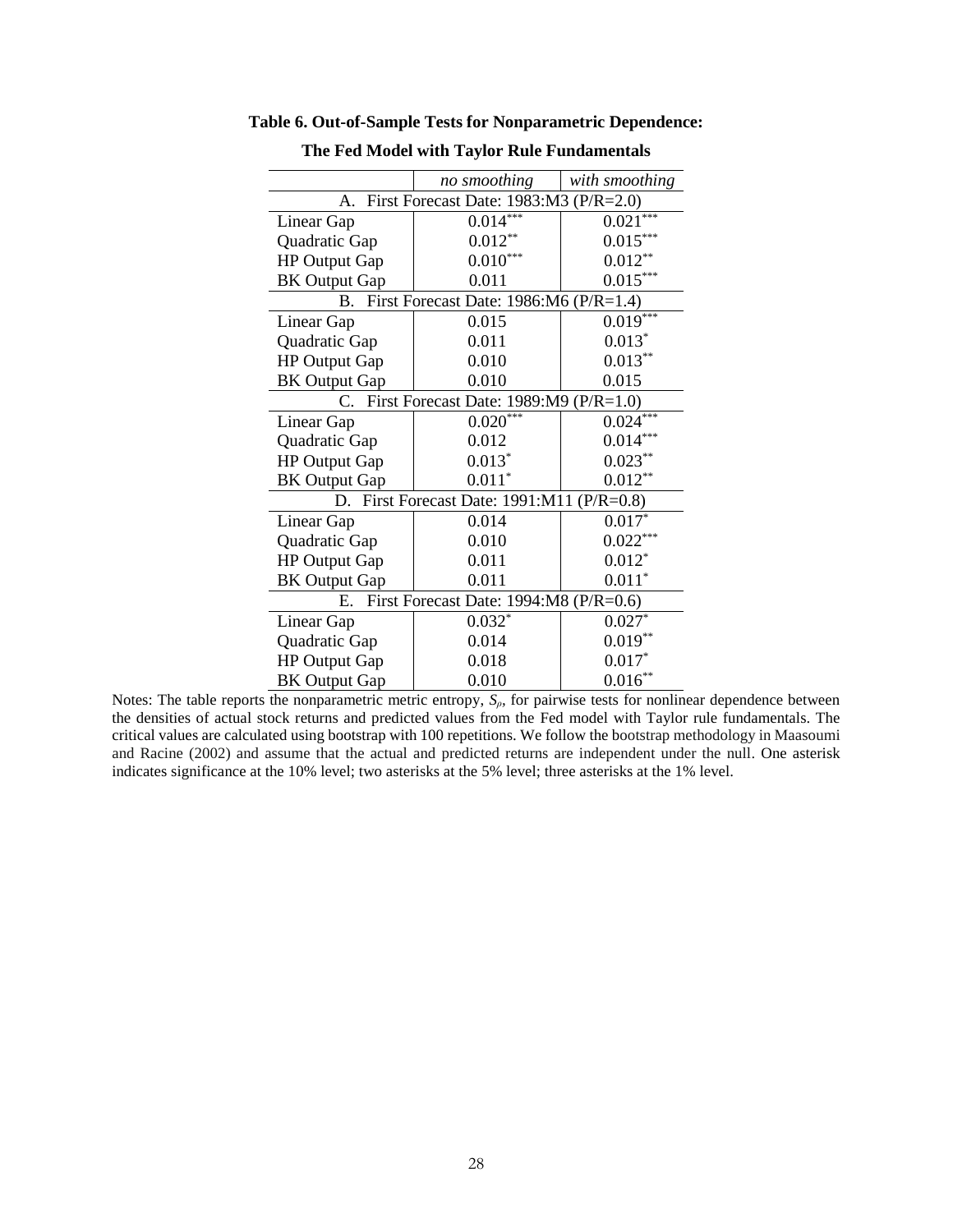|             | Constant Return Model | Original Fed Model |
|-------------|-----------------------|--------------------|
| $P/R = 2.0$ | $0.010*$              | 0.018              |
| $P/R = 1.4$ | 0.010                 | $0.021***$         |
| $P/R = 1.0$ | $0.014***$            | $0.017***$         |
| $P/R = 0.8$ | $0.016***$            | $0.026***$         |
| $P/R = 0.6$ | $0.014***$            | $0.022***$         |

**Table 7. Out-of-Sample Tests for Nonparametric Dependence: Benchmark Models**

Notes: The table reports the nonparametric metric entropy,  $S_{\rho}$ , for pairwise tests for nonlinear dependence between the densities of actual stock returns and predicted values from the constant return and the original Fed models. The critical values are calculated using bootstrap with 100 repetitions. We follow the bootstrap methodology in Maasoumi and Racine (2002) and assume that the actual and predicted returns are independent under the null. One asterisk indicates significance at the 10% level; two asterisks at the 5% level; three asterisks at the 1% level.